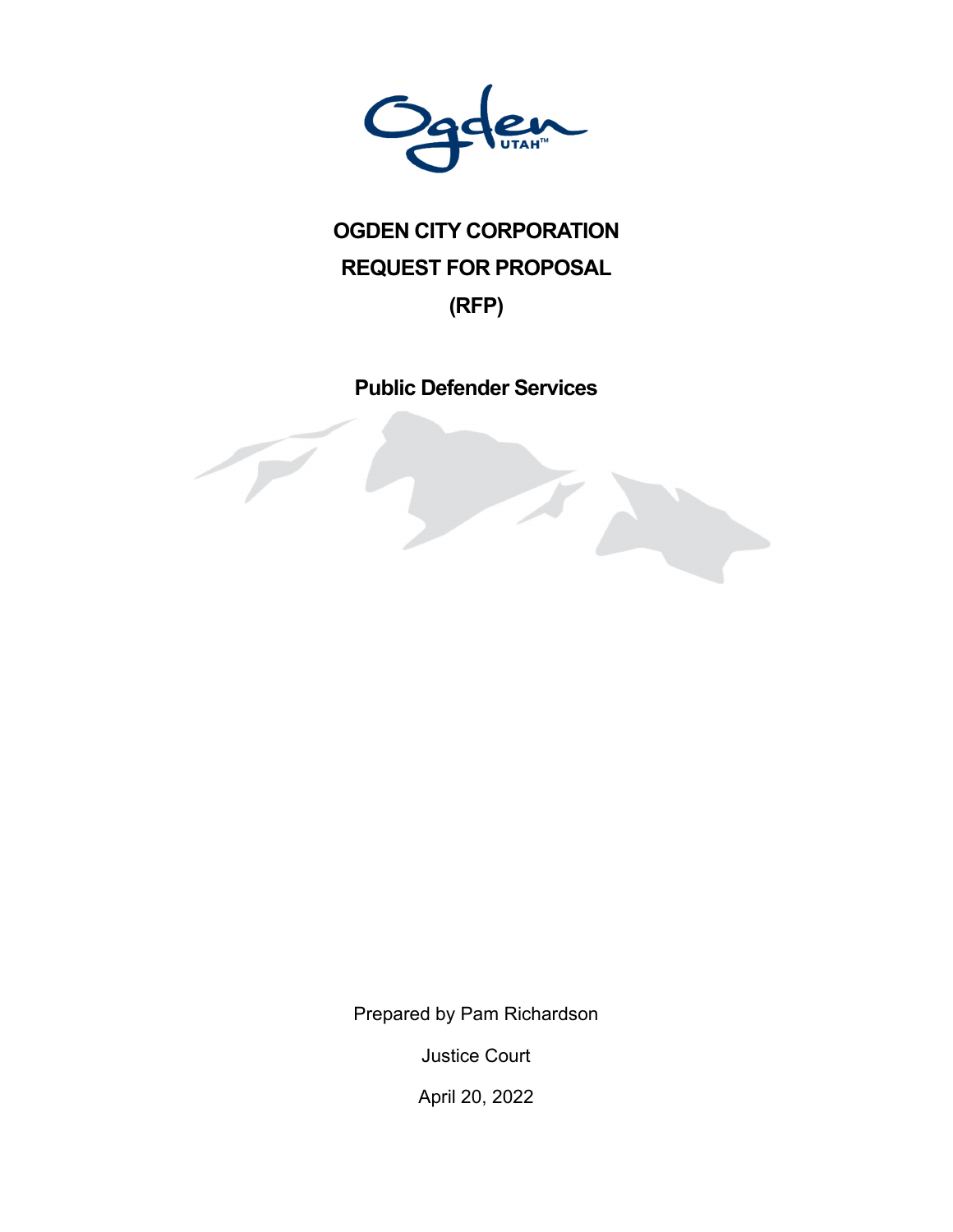# **OGDEN CITY CORPORATION REQUEST FOR PROPOSAL**

### **Public Defender Services**

Ogden City is requesting sealed proposals from qualified offerors to provide public defender services on a contractual basis in the Ogden City Justice Court.

Proposal packets are available and may be obtained by downloading from the Ogden City website at http://ogdencity.com/264/Purchasing.

Proposers are responsible for securing any and all addenda issued.

Responses to this RFP shall be submitted to the Purchasing Office, c/o 1<sup>st</sup> Floor Information Desk of the Municipal Building located at 2549 Washington Blvd, Ogden, Utah, **no later than 10 AM, May 11, 2022. LATE PROPOSALS WILL NOT BE ACCEPTED.** 

The City reserves the right to accept or reject any proposal as it best serves its convenience and/or is found to be in the best interest of the City.

Ogden City encourages and welcomes bids from small, local, women and minority owned businesses and other disadvantaged business enterprises.

**Published**: April 23 & 30, 2022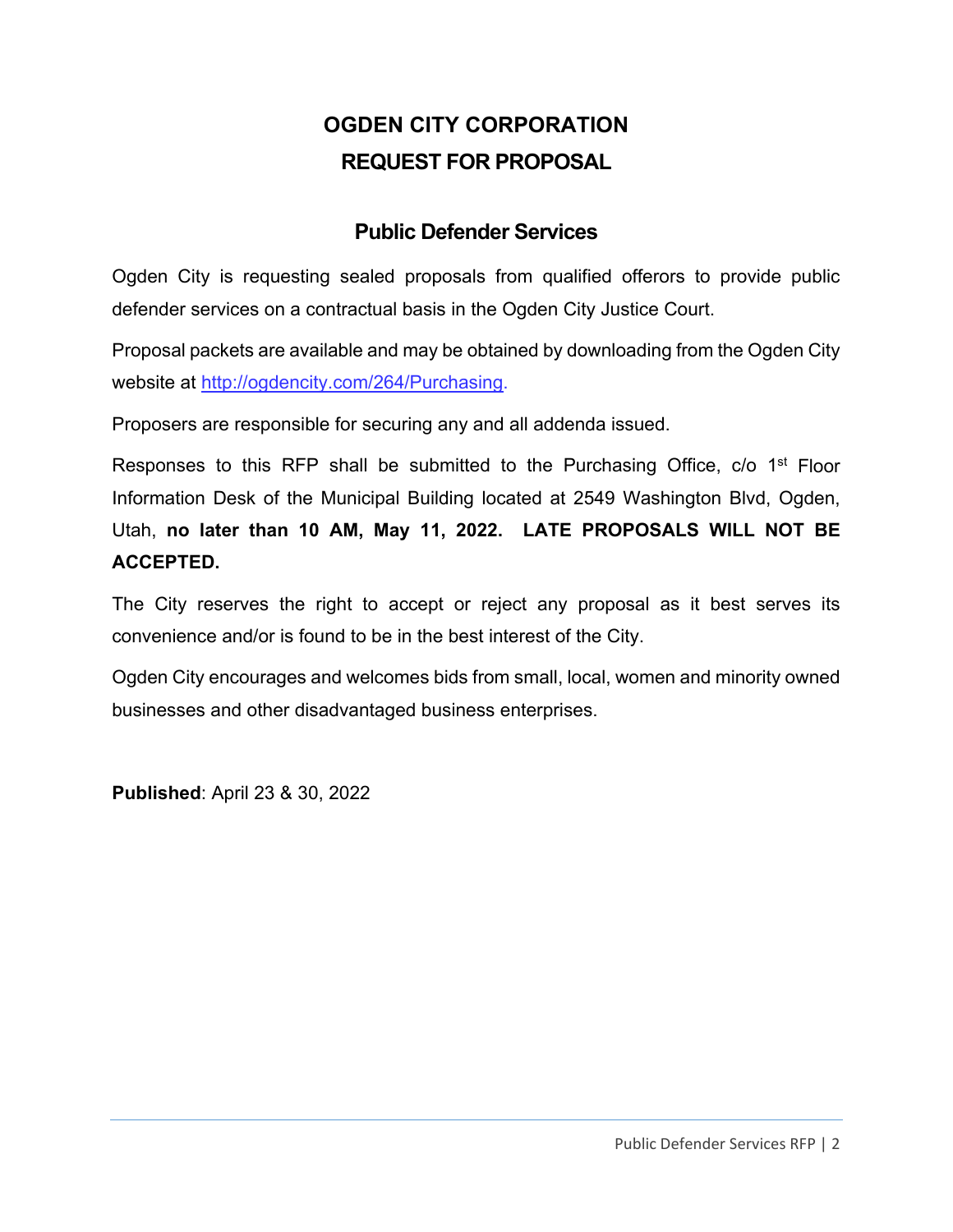# **OGDEN CITY CORPORATION REQUEST FOR PROPOSAL**

### **Public Defender Services**

#### **I. INTRODUCTION**

Ogden City is accepting proposals to provide public defender services on a contractual basis in the Ogden City Justice Court. Contract services are estimated to commence on July 1, 2022.

It is anticipated that this RFP process will result in one OR may result in multiple contract award. The RFP document will become part of the final contract. The contract will be issued for a period of three (3) Years.

#### **II. SPECIFICATIONS AND SCOPE OF WORK**

See Exhibit A

#### **III. RESPONSE TO RFP**

Ogden City will accept proposals from offerors capable of providing all the work described in Exhibit A.

- A. Each Proposal must include, as a minimum, the following information:
	- 1. Description of firm / attorneys overall practice area(s) and the services the firm/attorney is capable of providing, including an explanation of how these services will best meet the City's needs. Please also include a description of related criminal law experience with agencies similar in size to Ogden.
	- 2. Identification of the attorneys proposed to act as the designated Public Defenders. It is anticipated that two attorneys will be required to meet the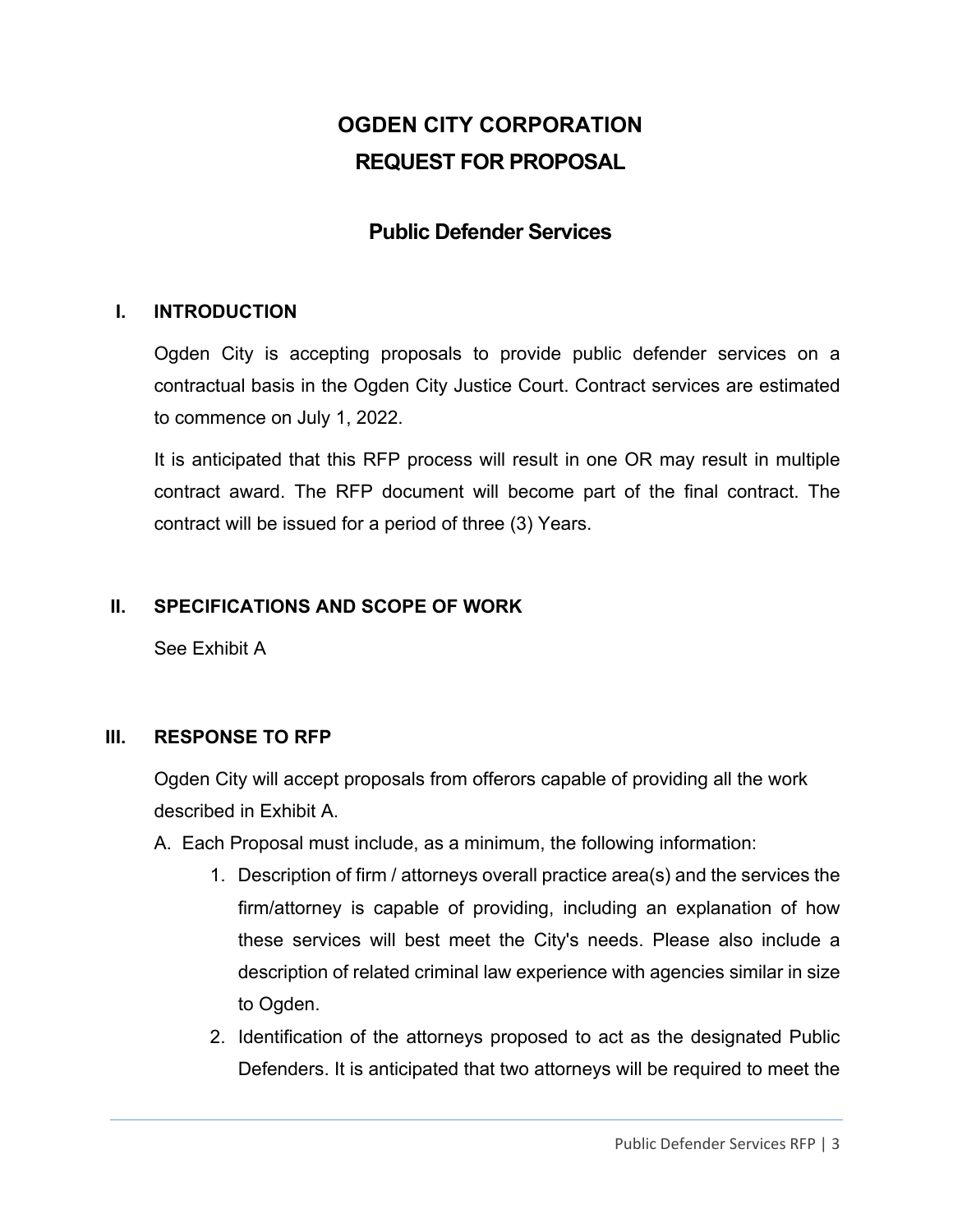needs of the Court. Include a clear and detailed description of how each proposed attorney meets the minimum experience/qualification identified in this RFP.

- 3. A list of at least three (3) references capable of speaking to the reputation and qualification of the law firm / individual attorney.
- 4. Proposals shall clearly set forth fees and fee structure to be charged for all public defender services as described in the scope of work. Any costs to be charged to the City must also be identified.
- 5. Disclosure of any litigation or judgments rendered against the law firm/individual attorney in any matter relating to professional activities of the firm/individual attorney, including any pending or founded complaints to the Utah State Bar Association.
- 6. Description of how the law firm / individual attorney handles conflict checks; description of how the law firm/individual attorney proposes to handle conflicts that may arise in performance of this Agreement.
- 7. Identify whether you and/or your law firm is willing to handle cases for the city on a conflict-basis if the City elects to contract with another law firm/individual attorney as the primary public defender for the Ogden City Justice Court.
- 8. Responses to RFP must include a signed statement as follows signed by an authorized officer of the firm / individual attorney:

*"I/We have reviewed all documents presented as part of the City's RFP for Public Defender Services. The undersigned proposes to perform all work in compliance with these documents as well as in compliance with all submitted proposal information. The undersigned further warrants that adequate staff services and facilities will be established to enable the effective provision of legal services."* 

9. The Attorney shall secure and maintain insurance policy per Ogden City insurance requirements. Refer to Section IX.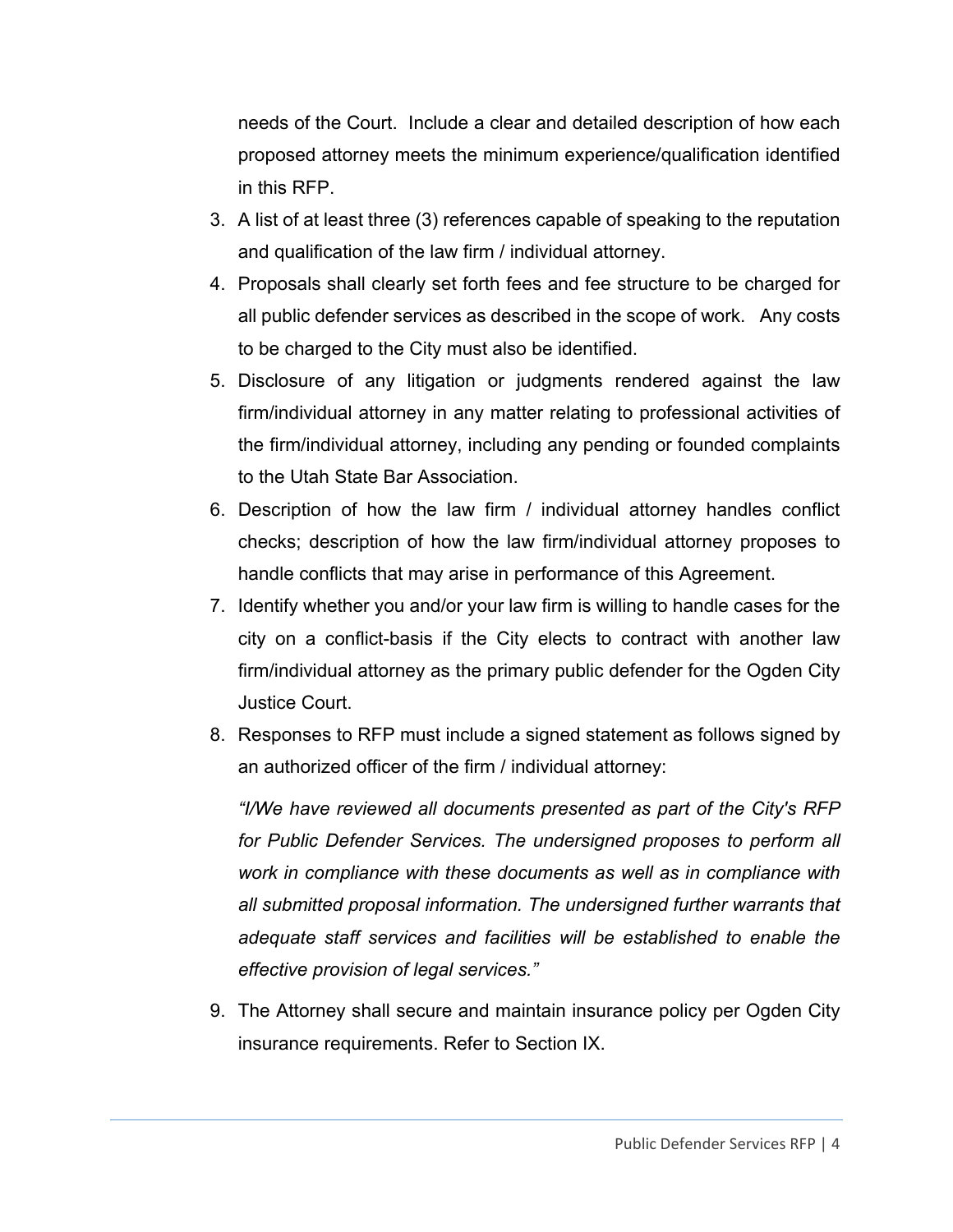- 10. Describe how prospective service provider will provide bilingual (Spanish-English) services if requested.
- B. For City record-keeping purposes, please submit as single-sided print and do not use spiral or wire binding methods. The following methods will be accepted:
	- 1. Submitted as loose leaf with binder clip
	- 2. Submitted in a regular 3-ring binder
- C. Proposals submitted to Ogden City are considered public records, unless protected within Utah Code 63G-2-1.

#### **IV. EVALUATION OF PROPOSALS**

|                              |  |  |            | Proposals will be evaluated in accordance with the criteria listed below: |     |  |  |  |
|------------------------------|--|--|------------|---------------------------------------------------------------------------|-----|--|--|--|
| Methodology and resources    |  |  |            | 30%                                                                       |     |  |  |  |
| A. Capability and experience |  |  | 30%        |                                                                           |     |  |  |  |
| <b>B.</b> References         |  |  | <b>20%</b> |                                                                           |     |  |  |  |
| C. Cost / fee proposal       |  |  |            |                                                                           | 20% |  |  |  |

The selection committee will primarily be composed of City employees. On occasion, consultants may be invited to participate in the review.

Note that proposals that are received after the deadline or not conforming to the RFP requirements may be deemed non-responsive and eliminated. Each proposer bears sole responsibility for the items included or not included in the response submitted by that proposer.

All proposals in response to this RFP will be evaluated in a manner consistent with the Ogden City policies and procedures. Ogden City reserves the right to disqualify any proposal that includes significant deviations or exceptions to the terms, conditions and/or specifications in this RFP.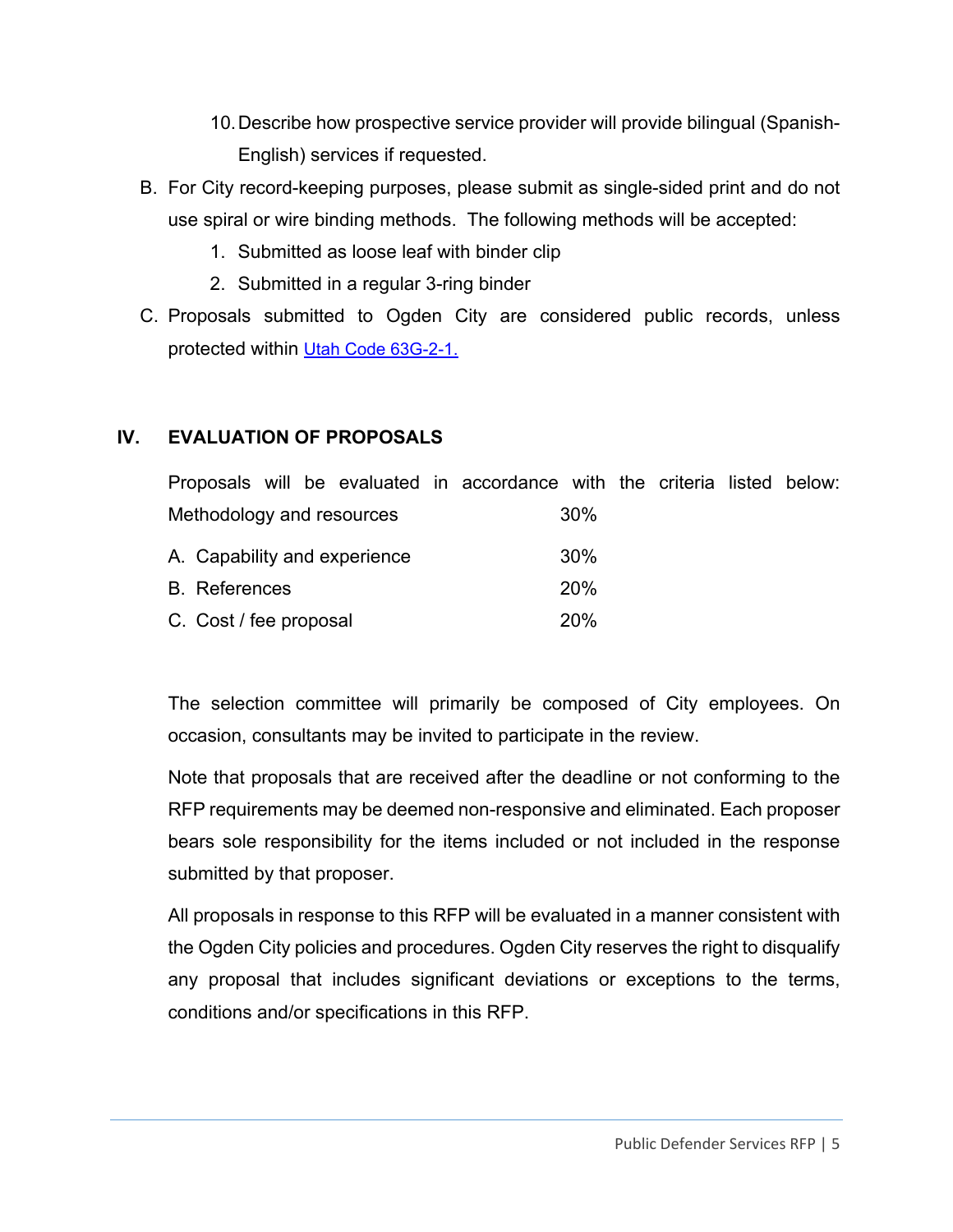In the initial phase of the evaluation process, the selection committee will review all responsive proposals in a cursory manner to eliminate from further consideration proposals which in the judgment of the evaluation committee fail to offer sufficient and substantive provisions to warrant further consideration.

At the conclusion of this initial phase, finalist proposals will be selected for detailed review and evaluation.

Ogden City may require an in-person presentation by a proposer to supplement their written proposal.

Being selected and entering into an agreement does not guarantee the offeror will be extended any specific amount of work.

#### **V. SUBMISSION OF PROPOSALS**

**No later than 10 AM on May 11, 2022;** proposers shall submit five (5) copies of the proposal in a sealed envelope.

### On the envelope, indicate your company's name and the RFP name "**Public Defender Services RFP."**

If the Proposal is submitted by mail or other delivery service, it must be addressed to the Purchasing Office, 2549 Washington Blvd, Suite 510, Ogden UT 84401. It must be received prior to the submission deadline.

The Proposal may also be hand-carried to the 1st Floor Information Desk (west entrance of the building) at the same address.

#### **LATE PROPOSALS WILL NOT BE ACCEPTED.**

No facsimile or email transmittals will be accepted.

City offices are closed on holidays.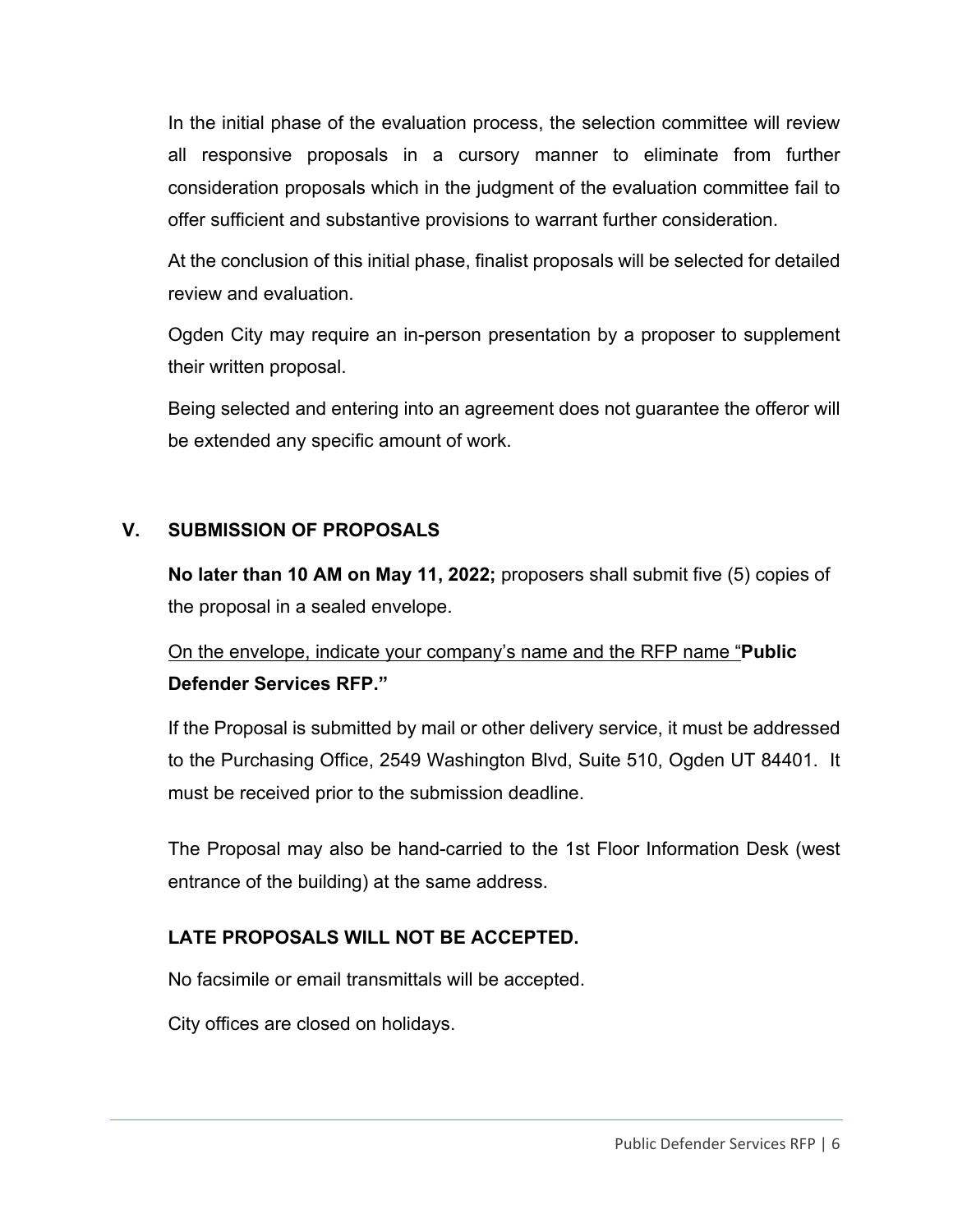It is the sole responsibility of those responding to this RFP to ensure that their submittal is made to the correct location and in compliance with the stated date and time.

#### **VI. CONTACT INFORMATION**

For any questions related to this RFP, please contact the Ogden City Purchasing Office via email purchasing@ogdencity.com or at (801) 629-8742.

The question-and-answer period ends at 3 PM on May 6, 2022.

Please check the City's Purchasing webpage for any published Q&A document(s) that might have already addressed your questions or concerns https://www.ogdencity.com/264/Purchasing.

#### **VII. RFP SCHEDULE**

Ogden City will follow the timetable below. Ogden City reserves the right to modify the dates due to unforeseen circumstances. Revision of dates, specifically the RFP response deadline will result in an RFP amendment. Amendments will be published in the City's Purchasing webpage https://www.ogdencity.com/264/Purchasing.

| <b>EVENT</b>                           | <b>TARGET DATE</b>              |
|----------------------------------------|---------------------------------|
| <b>Open RFP Process</b>                | April 21, 2022                  |
| 1 <sup>st</sup> Ad – Standard Examiner | April 23, 2022                  |
| 2 <sup>nd</sup> Ad - Standard Examiner | April 30, 2022                  |
| Last day for Q&A                       | May 6, 2022; No later than 3 PM |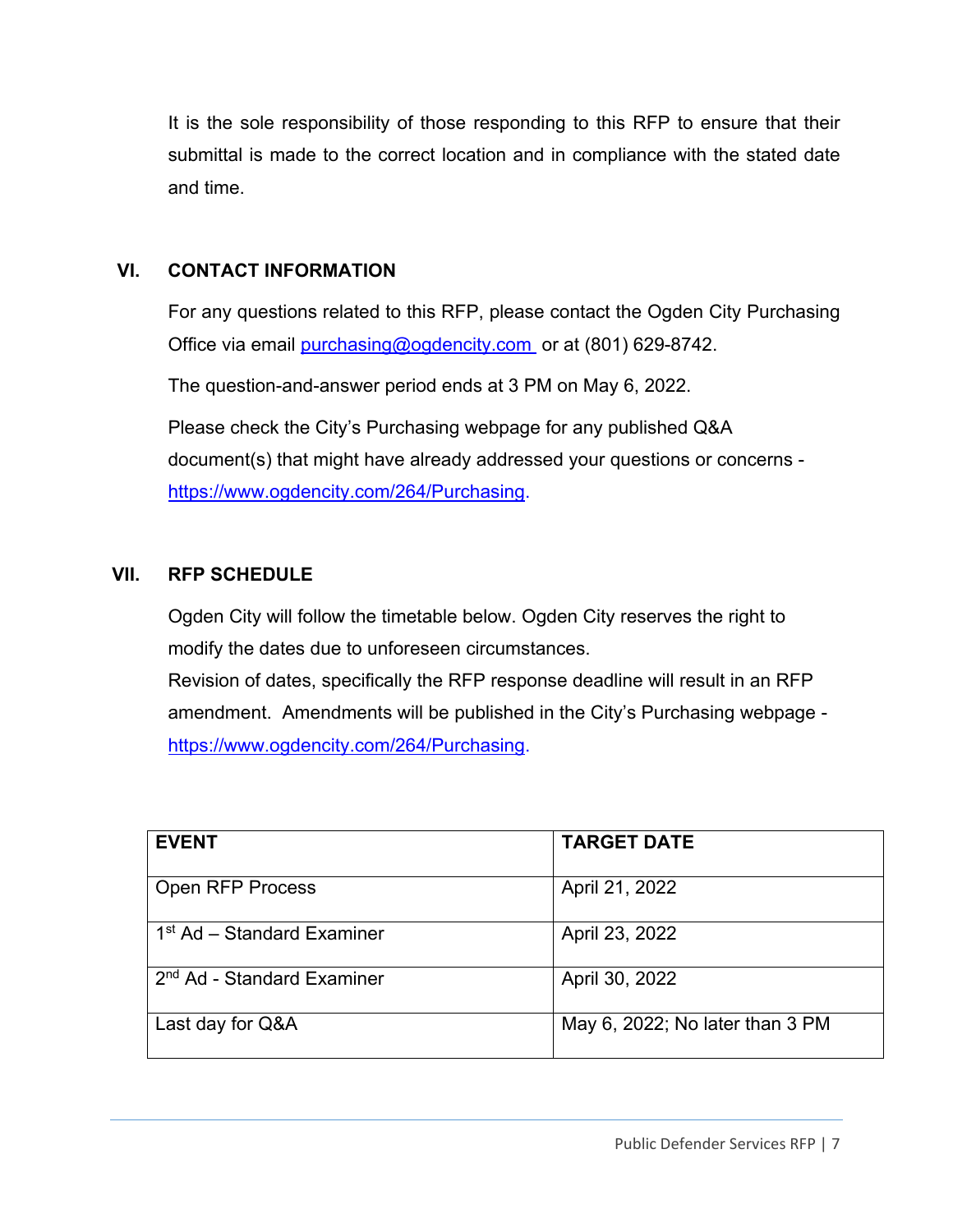| <b>RFP Response Deadline</b>                  | May 11, 2022; No later than 10 AM |
|-----------------------------------------------|-----------------------------------|
| <b>Committee Review and Selection process</b> | To Be Determined                  |
| <b>Contract Start Date</b>                    | July 1, 2022                      |

#### **VIII. INSURANCE REQUIREMENTS**

The successful proposer shall procure and maintain for the duration of the contract the required insurance against claims for injuries to persons or damages to property, which may arise from or in connection with the performance of this agreement. The Contractor shall pay the cost of such insurance.

- a. The amount of insurance shall not be less than:
	- i) Commercial General Liability: Minimum of \$3,000,000 commercial general liability coverage with \$1,000,000 for each occurrence. Policy to include coverage for operations, contractual liability, personal injury liability, products/completed operations liability, broad-form property damage (if applicable) and independent contractor's liability (if applicable) written on an occurrence form.
	- ii) Business Automobile Liability: \$1,000,000 combined single limit per occurrence for bodily injury and property damage for owned, nonowned and hired autos.
	- iii) Workers' Compensation and Employer's Liability: Worker's Compensation limits as required by the Labor Code of the State of Utah and employer's liability with limits of \$1,000,000 per accident.
	- iv) Professional Liability: Minimum of \$900,000 aggregate with \$300,000 per occurrence.
- b. Each insurance policy required by this Agreement shall contain the following clauses: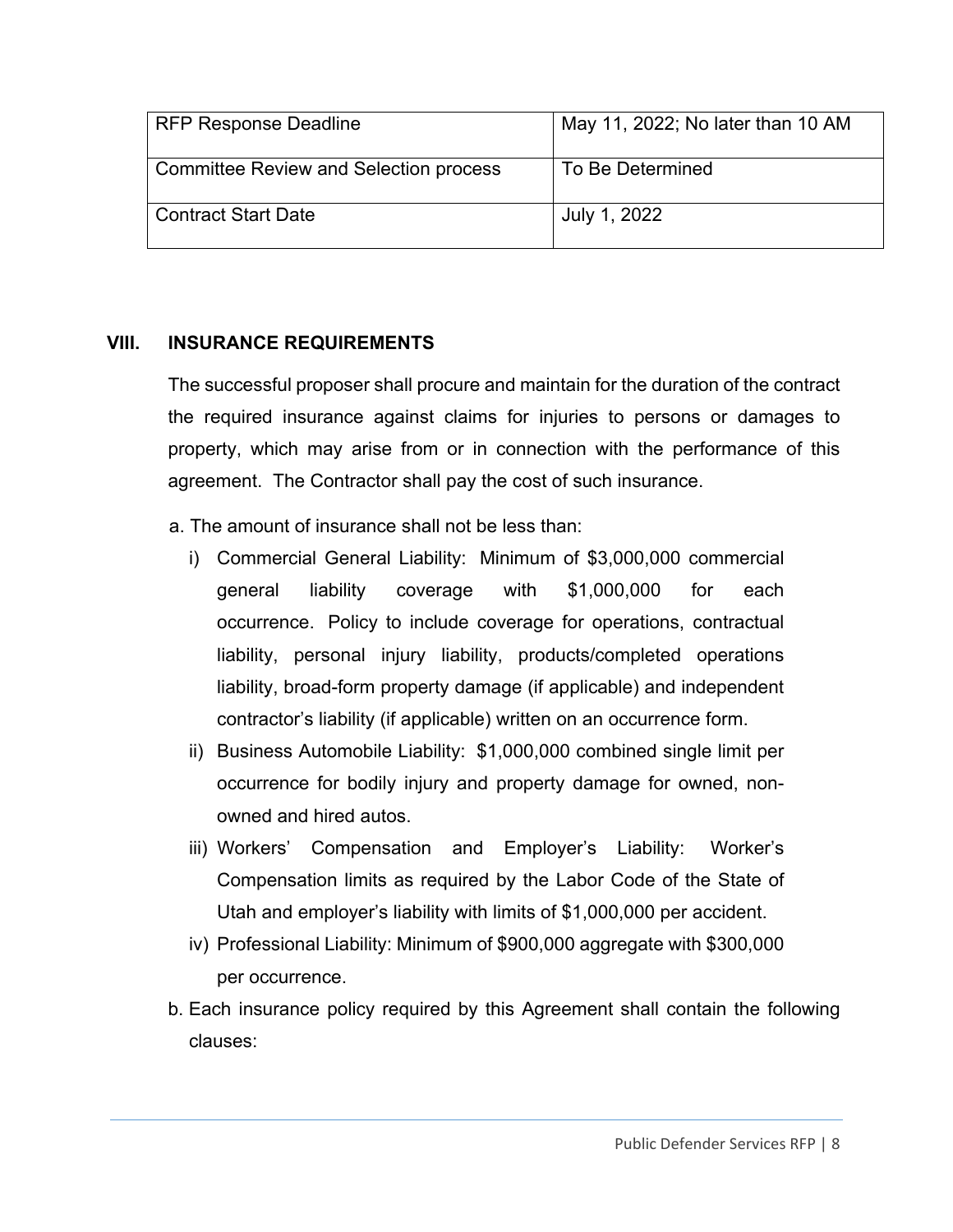- i) "This insurance shall not be suspended, voided, canceled, reduced in coverage or in limits except after thirty days prior written notice by certified mail, return receipt requested, has been given to the Ogden City Corporation".
- ii) "It is agreed that any insurance or self-insurance maintained by Ogden City Corporation, its elected or appointed officials, employees, agents and volunteers shall be excess of Contractor's insurance and shall not contribute with insurance provided by this policy."
- c. Each insurance policy required by this Agreement, excepting policies for Workers' Compensation, shall contain the following clause in a separate endorsement:
	- i) "Ogden City Corporation, its elected and appointed officials, employees, volunteers and agents are to be named as additional insureds in respect to operations and activities of or on behalf of, the named insured as performed under Agreement with Ogden City Corporation."
- d. Insurance is to be placed with insurers acceptable to and approved by Ogden City Corporation. Contractor's insurer must be authorized to do business in Utah at the time the license is executed and throughout the time period the license is maintained, unless otherwise agreed to in writing by Ogden City Corporation. Failure to maintain or renew coverage or to provide evidence of renewal will be treated as a material breach of contract.
- e. City shall be furnished with original certificates of insurance and endorsements effecting coverage required within, signed by a person authorized by that insurer to bind coverage on its behalf. All certificates and endorsements are to be received by the City before work begins on the premises.
- f. City reserves the right to require complete, certified copies of all required insurance policies at any time.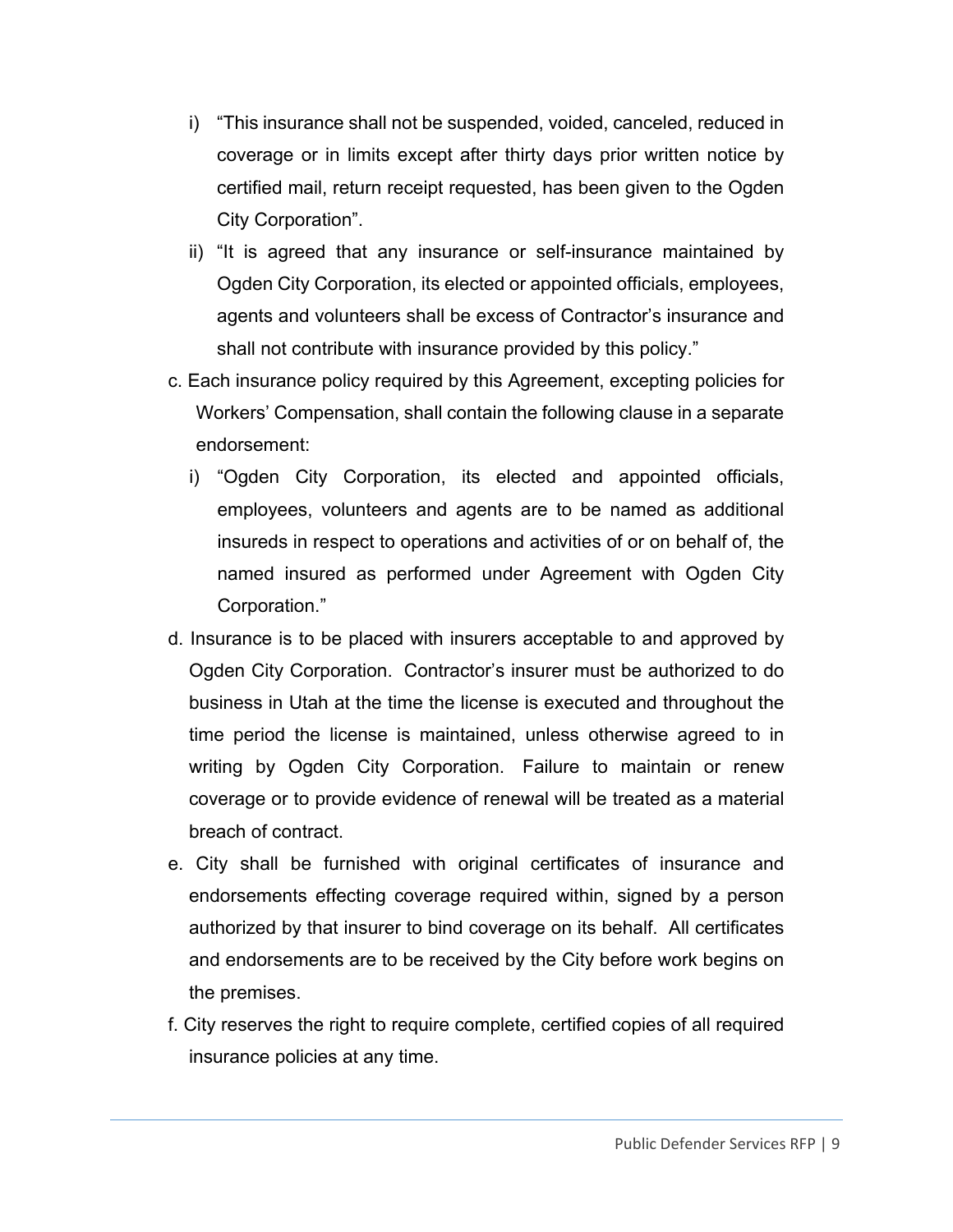- g. Any deductibles or self-insured retentions must be declared to and approved by the City. At the option of the City, either: the insurer shall reduce or eliminate such deductibles or self-insured retentions as respect to the City, their elected and appointed officials, employees, agents and volunteers; or Contractor shall provide a financial guarantee satisfactory to the City guaranteeing payment of losses and related investigations, claim administration and defense expenses.
- h. Contractor shall include all of its contractors as insured under its policies or shall furnish separate certificates and endorsements for each contractor. All coverages for Contractor's contractors shall be subject to all of the requirements stated herein.
- i. Nothing contained herein shall be construed as limiting in any way the extent to which Contractor may be held responsible for payments of damages to persons or property resulting from the activities of Contractor or its agents, employees, invitees or contractors upon the Premises during the License Period.

#### **IX. GENERAL TERMS AND CONDITIONS**

- A. Qualified respondents shall be Licensed Contractors in the State of Utah, for this type of work, and who meet Ogden City's insurance and bonding requirements, and have experience with all work defined in the scope of work.
- B. For projects that are security-sensitive in nature, Ogden City reserves the right to conduct a criminal background check of each person who will be providing services in response to this RFP. If requested, Contractor shall submit a BCI Criminal History Report dated within 30 days of response to RFP for each employee who will be on-site, that shows "Criminal History Verified" and has Arrest History attachments. Employees who have any convictions on their BCI record may be subject to further review and approval by Ogden City. Ogden City may reject any response to this RFP that involves services from a person or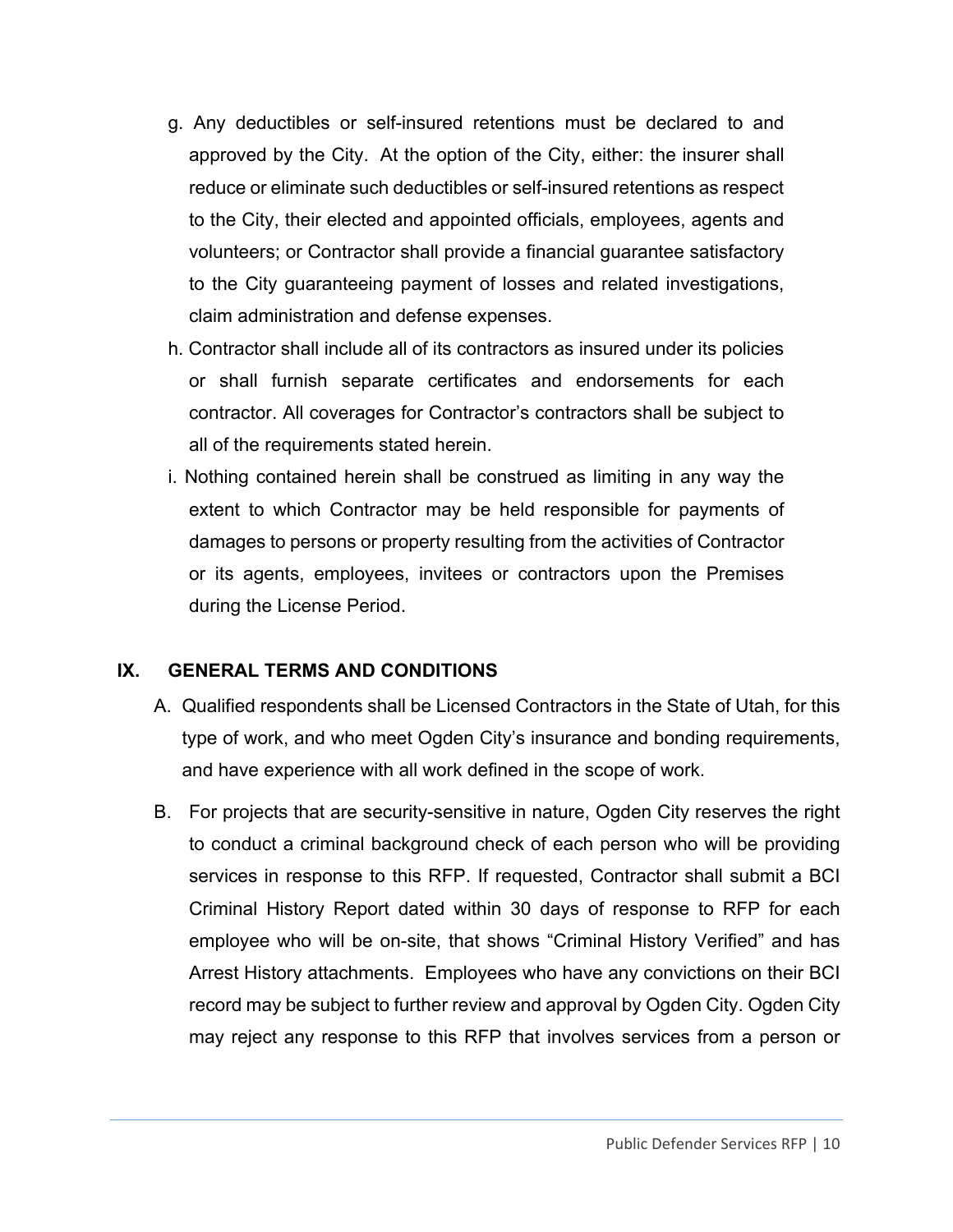entity that Ogden City determines is unfit or unqualified to fulfill the requirements of this RFP.

- C. All work must meet current industry standards including all Federal, State and local rules and regulations.
- D. Ogden City reserves the right to request clarification of information submitted, and to request additional information from any proposer.
- E. Ogden City will make every effort to ensure all offerors are treated fairly and equally throughout the entire advertisement, review and selection process. The procedures established herein are designed to give all parties reasonable access to the same basic information.
- F. Cost of Developing Proposals All costs related to the preparation of proposals and any related activities are the sole responsibility of the offeror. Ogden City assumes no liability for any costs incurred by offerors throughout the entire selection process.
- G. Proposal Ownership Once submitted, all proposals, including attachments, supplementary materials, addenda, etc. become the property of Ogden City and will not be returned to the offeror.
- H. Conflict of Interest No member, officer, or employee of Ogden City, during his or her tenure shall have any interest, direct or indirect, in this contract or the proceeds thereof, except as permitted by Ogden City policy.
- I. Non-Collusion The offeror guarantees the proposal is not a product of collusion with any other offeror and no effort has been made to fix the proposal price or any offeror or to fix any overhead, profit of cost estimate of any proposal price.
- J. Award of Contract The selection of the company will be made by a selection committee comprised of city employees. Ogden City reserves the right to negotiate and hold discussions with prospective service providers as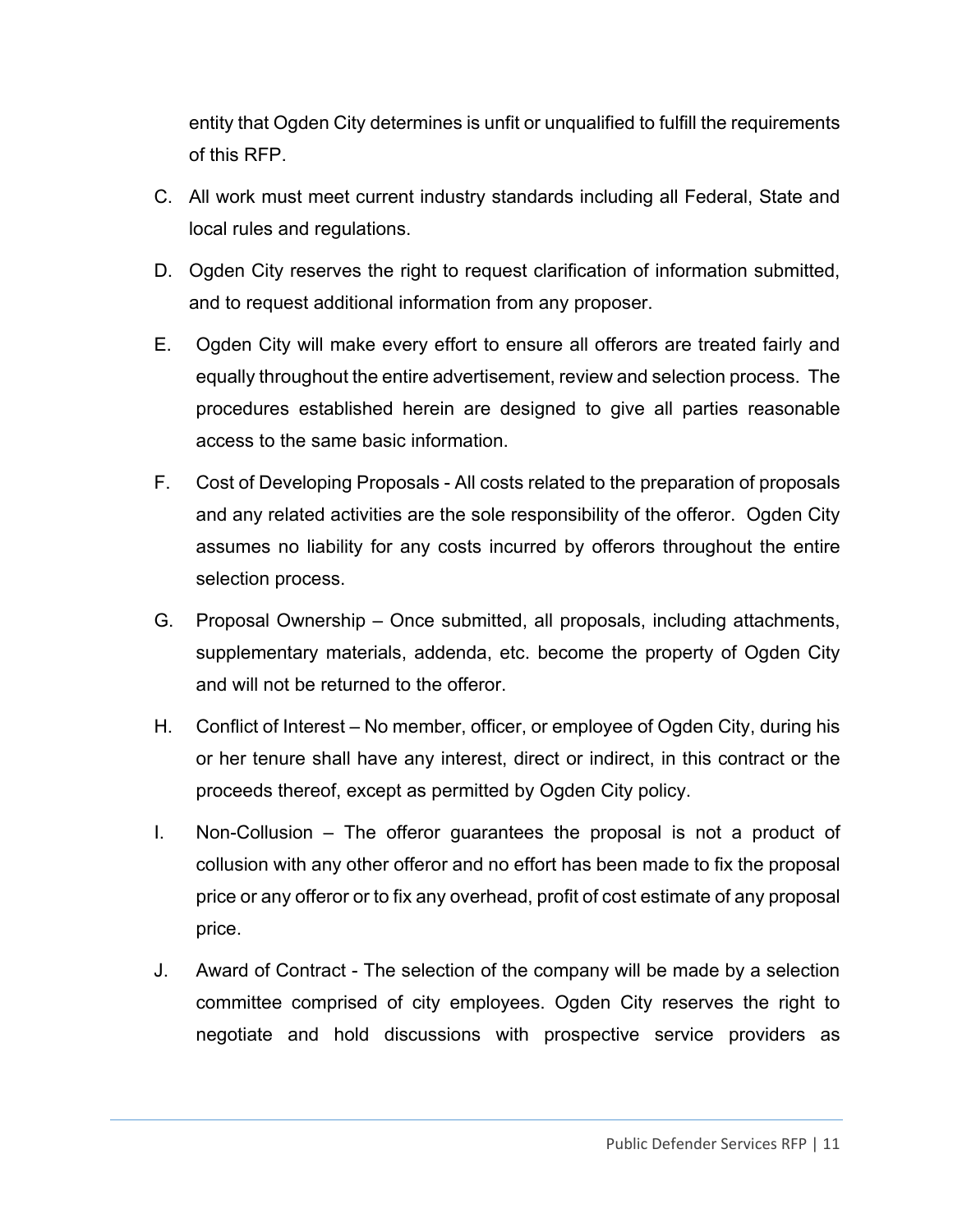necessary, however, Ogden City may award this contract without discussion of proposals received from prospective service providers.

The selected company shall enter into a written agreement with Ogden City.

Ogden City reserves the right to cancel this Request for Proposal.

Ogden City reserves the right to reject any or all proposals received. Furthermore, Ogden City shall have the right to waive any informality or technicality in proposals received, when in the best interest of Ogden City. Ogden City reserves the right to segment or reduce the scope of services and enter contracts with more than one vendor.

K. Pursuant to the Utah Government Records Access and Management Act (GRAMA), records will be considered public after the contract is awarded. If an offeror wishes to protect any records, a request for business confidentiality may be submitted to the Ogden City Recorders Office at the time of bid submission. The form can be accessed through the Recorder's webpage at: https://www.ogdencity.com/DocumentCenter/View/7004/Busiiness-Confidentiality-Claim-form

#### **X. ADDITIONAL INFORMAITON**

Price Guarantee: All pricing must be guaranteed for one (1) year. Following the guarantee period, any request for price adjustment must be for an equal guarantee period and must be made at least 30 days prior to the effective date.

Requests for price adjustment must include sufficient documentation supporting the request and demonstrating a logical mathematical link between the current price and the proposed price.

Any adjustment or amendment to the contract will not be effective unless approved by Ogden City.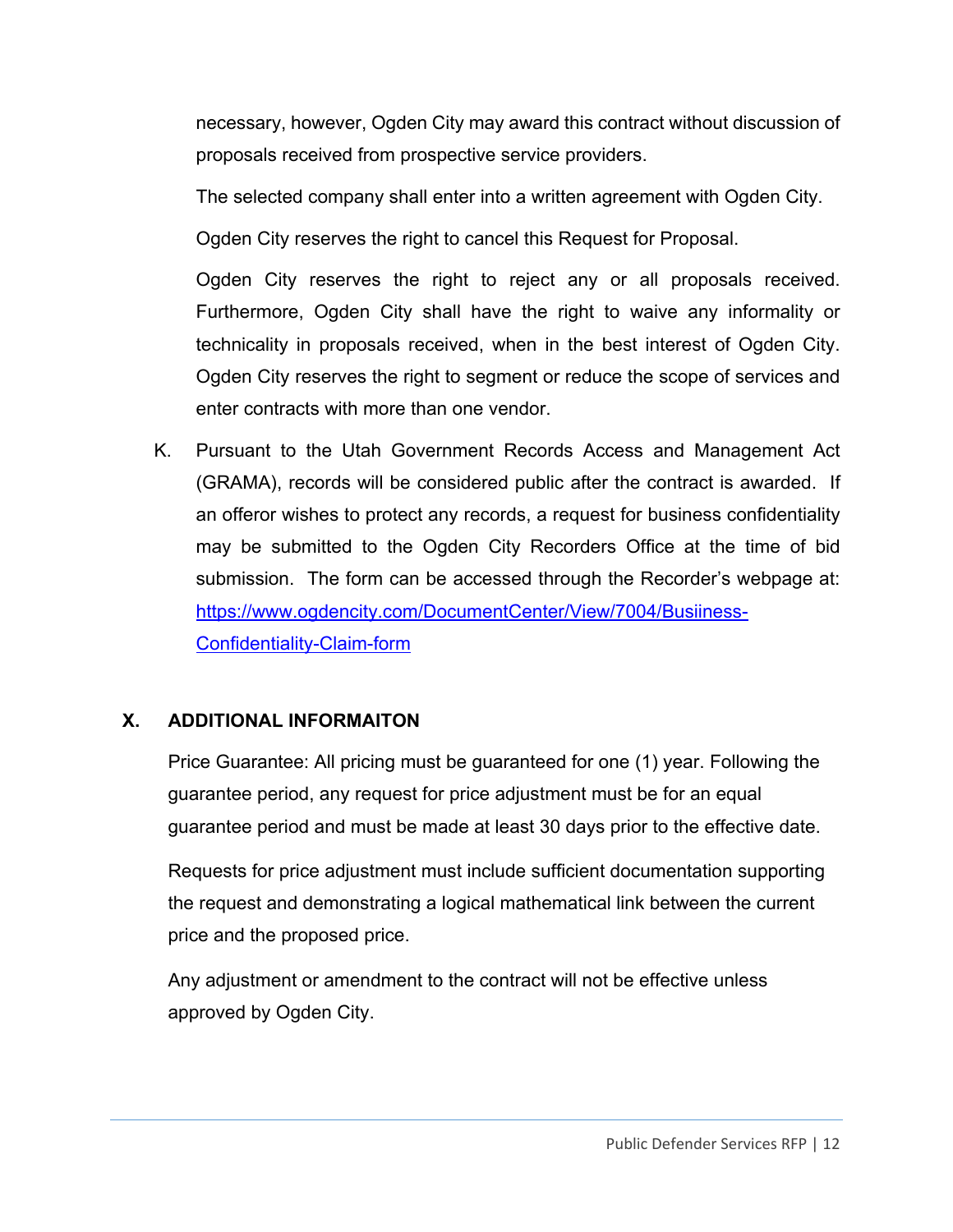Price Reductions: It is understood and agreed that the City will be given the immediate benefit of any decrease in the market, or allowable discount.

Contractor will only be allowed to invoice for the cost of services / goods in compliance with his / her proposal as accepted by Ogden City Corporation.

- A. Invoices must contain a complete description of the work or service that was performed, the contract price for each service, the purchase order number (if applicable), and address of service location or delivery address.
- B. Upon the Award of Contract, Contractor may receive a request to process payments electronically.
- C. If offered by Contractor, Ogden City seeks a discount for early payment. The City shall only take such a discount if earned.
- D. Invoices shall be sent to the following address:

 Ogden City Corporation c/o Justice Court 310 26<sup>th</sup> Street Ogden, Utah 84401 Or;

Email invoices to: pamrichardson@ogdencity.com

#### **XI. GOVERNING INSTRUCTIONS**

This RFP will constitute the governing document for submitting Proposals and will take precedent over any oral representations.

#### **XII. FORM OF CONTRACT**

The selected service provider must be willing to enter into a written agreement with Ogden City to provide all services required herein. A proposed Contract for Indigent Criminal Representation is attached at Exhibit B.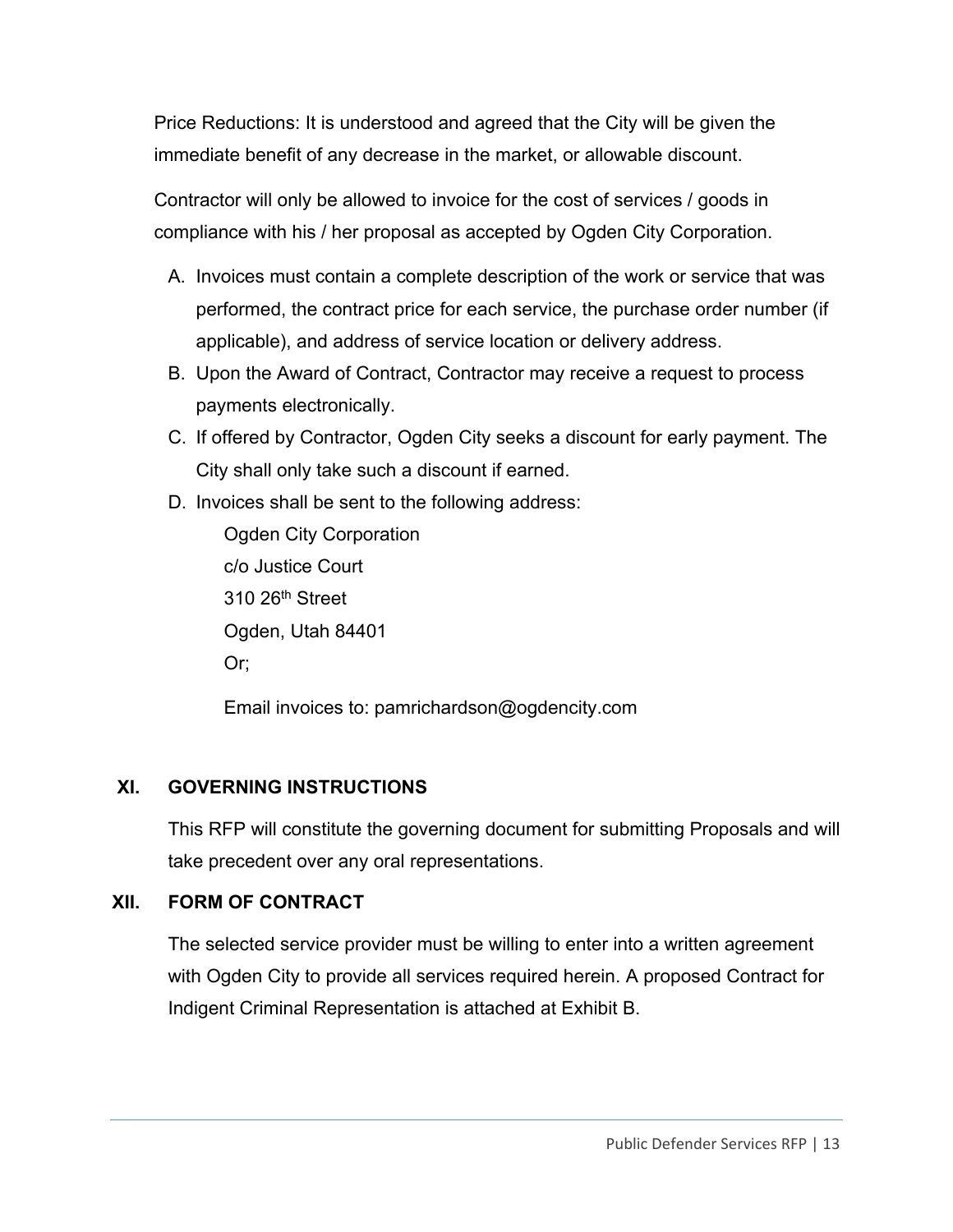## **EXHIBIT A**

# **SPECIFICATIONS & SCOPE OF WORK**

#### **A. Minimum Experience / Qualifications**

Each attorney who proposes to perform services pursuant to this RFP must meet the following minimum qualifications:

- 1. Be a member in good standing with the Utah State Bar Association;
- 2. Have experience in defending criminal law matters;
- 3. Be familiar with the statutes, court rules, constitutional provisions, and case law relevant to criminal law;
- 4. Be familiar with possible criminal enhancements, charges, and subsequent proceedings.

#### **B. Scope of Services**

Selected service provider shall be designated Public Defender for the Ogden City Justice Court, duly appointed to represent all defendants who are appointed legal counsel by the Ogden City Justice Court and provide legal services for defendants through the appeals phase in District Court. It is anticipated that two attorneys will be required to carry the workload.

The City's Public Defender's responsibilities shall include, but not be limited to, the following:

- 1. Preparing for and attending all scheduled court appearances. In the event of vacation or illness, Public Defender is responsible for arranging coverage by another qualified attorney.
- 2. Acting as counsel for all in person and Webex scheduled hearings. Being available to all defendants at all scheduled hearings on scheduled court days,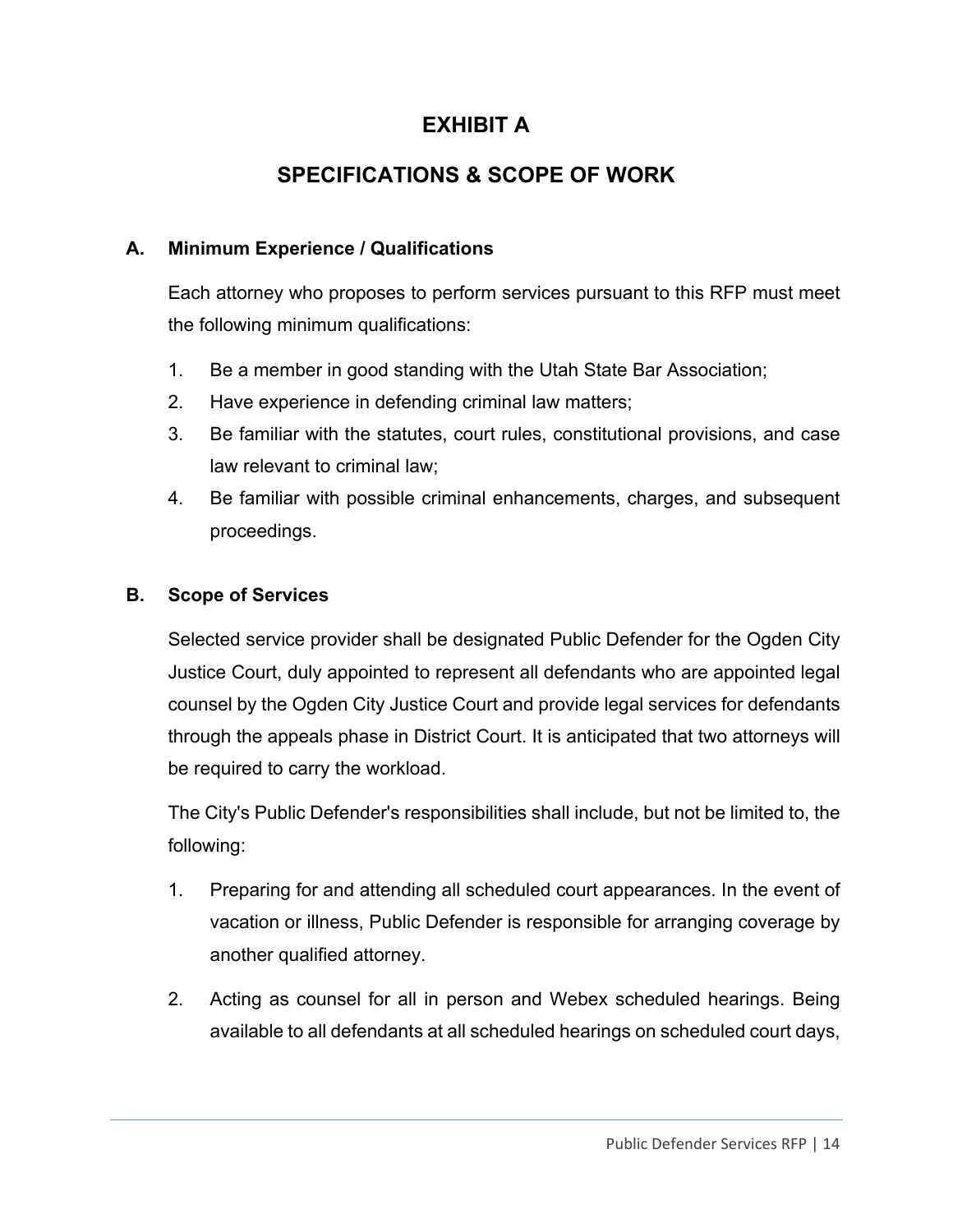Monday through Friday, 8:00 am to 12:00 pm, except when except when court is not scheduled or on state and federal holidays.

- 3. Representing defendants in appointed cases at pre-trial hearings, trials, sentencing, post-disposition proceedings, and any appeals to the District Court.
- 4. Complete a minimum of five (5) hours of continuing legal education within each calendar year in courses relating to their public defense practice, including any training offered by the Ogden City Justice Court.
- 5. Supervising attorneys working under and with the Public Defender to represent defendants in the Ogden City Justice Court to ensure the defendants receive competent legal representation and meet the qualifications under the contract.
- 6. Consulting with defendants in preparation for trial. Appointment asꞏ the city's Public Defender may require meetings with defendants at the Public Defender's office or at the Weber County Jail. Failure to consult with defendants prior to trial shall only be excused for good cause.
- 7. Providing Ogden City a contact telephone number that is available 24 hours a day to make contact with the Public Defender in order for the Public Defender to provide legal representation in emergency situations.
- 8. Preparing for hearings and trials to ensure that the defendant receives adequate representation. Preparation for trial shall include, but not be limited to: interviewing witnesses identified by the City Prosecutor, interviewing witnesses identified by the defendant, reviewing of police reports and evidence, researching relevant legal issues, preparing a witness list on behalf of the defendant, and consulting with the defendant.
- 9. Filing a timely Notice of Appeal to the Ogden City Justice Court should a Public Defender's defendant elect to appeal a conviction to District Court, and timely providing all legal services associated with the appeal should the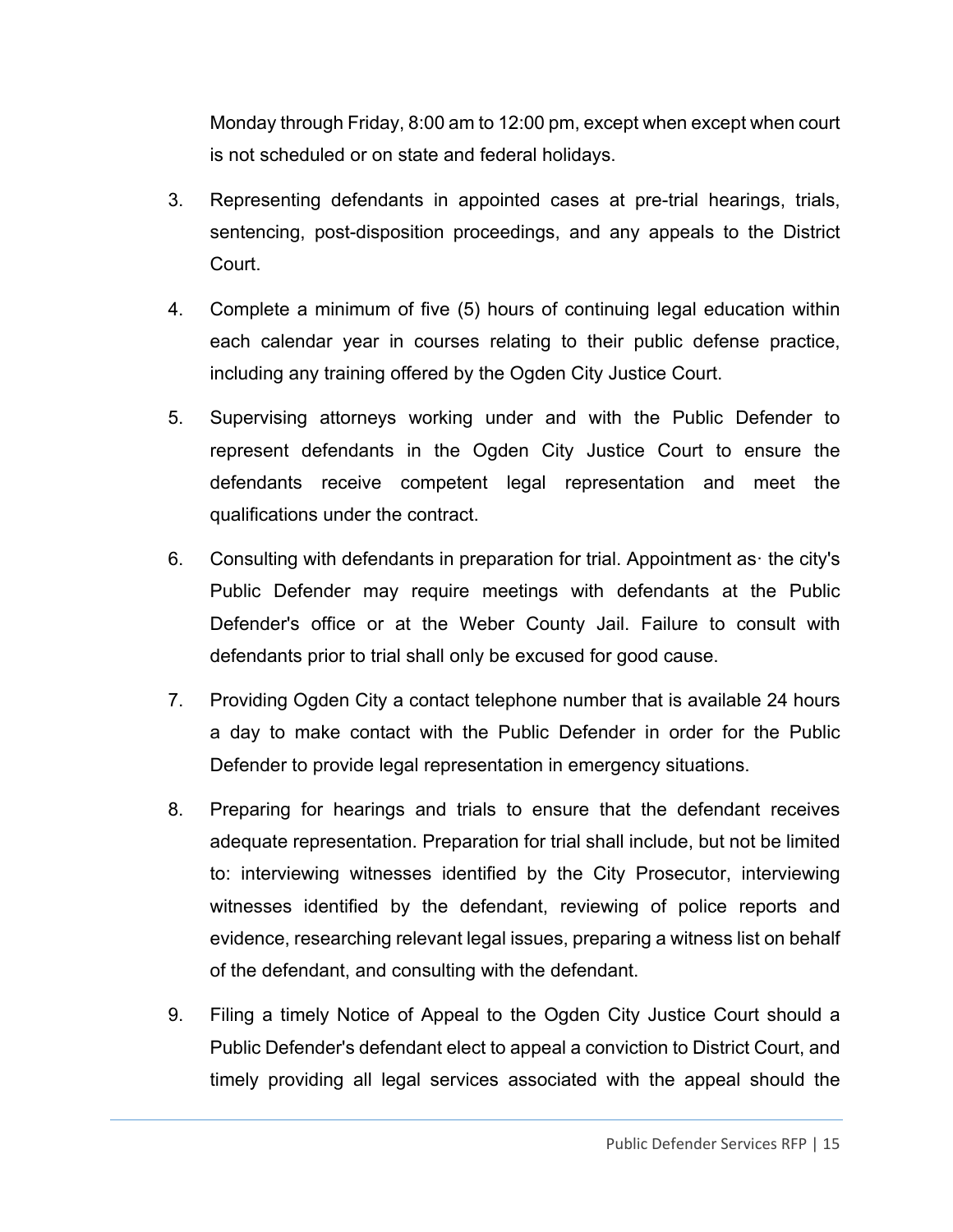District Court find that the defendant is still eligible for appointment of a public defender.

- 10. Notifying Ogden City in writing of any ongoing conflict of interest, conflicting litigation, or inability to practice law.
- 11. Providing the City, on a quarterly basis, with the Public Defenders hours worked for the previous quarter.
- 12. The Attorney shall secure and maintain insurance policy per Ogden City insurance requirements. Refer to Section IX.

Services do not extend to forfeiture hearings or hearings with any Department of Licensing.

#### **C. Number of Court Cases and Appearances**

The following table shows the total number of criminal cases filed in the Ogden City Justice Court:

| Year   | $#$ Filed |
|--------|-----------|
| FY2020 | 2,653     |
| FY2021 | 2.793     |

It is anticipated that the Public Defender will be appointed to approximately 100 new cases per month, including citations for class B and C misdemeanors.

The Public Defender averages approximately 150 appearances in Justice Court per month. An appearance includes arraignment, pretrial, evidence, sentencing, restitution, review and order-to-show-cause hearings and trials. It is the public defender's responsibility to appeal cases to the District Court as applicable, and applicable and follow through with any required action.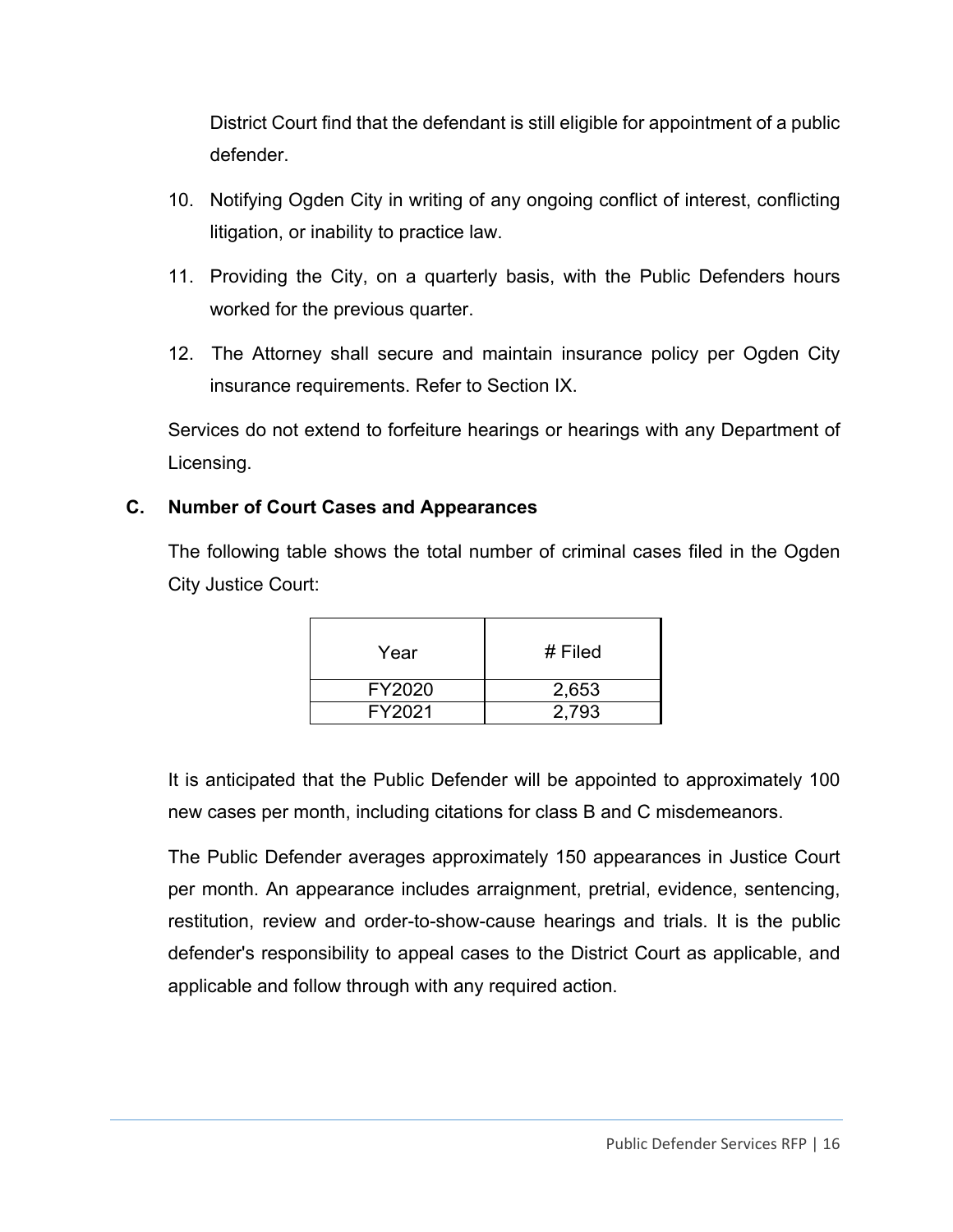#### **D. Fee Proposal**

Please include with your proposal the following:

1. Total Fee. It is anticipated that the Public Defender will be in Justice Court approximately 20 30 hours per week, with each of the two attorneys spending approximately 3 hours on Justice Court matters every workday, and in District Court approximately 5-10 hours per month. It is also anticipated that the Public Defender will incur costs for preparation out of court. The Public Defender should include costs for all services, including in-court time, preparation time, and anticipated expenses for providing the Public Defender services, including, but not limited to, office, transportation, telephone, postage, copying and secretarial costs. Please show how your total fee was calculated. It is anticipated that Ogden City will compensate the selected Public Defender over a twelve (12) month period in equal monthly installments.

It will be specifically understood that the Public Defender will accept no other payment for work other than compensation provided by the City. In the event a court orders repayment from a defendant for attorney fees and costs, all such payments shall belong to Ogden City.

- 2. Investigation/Witness Costs. In addition to the total fee, based upon your experience, please provide an estimated amount to cover the reasonable and necessary costs of investigators, laboratory costs, transcripts and defense witness fees, including expert witnesses called on behalf of indigent clients.
- 3. Hourly Rate. Upon a showing of critical need, the selected Public Defender may request additional funding for extraordinary unforeseen services that may be required of the Public Defender during the term of services. Please provide the hourly rate for which you would provide these additional services.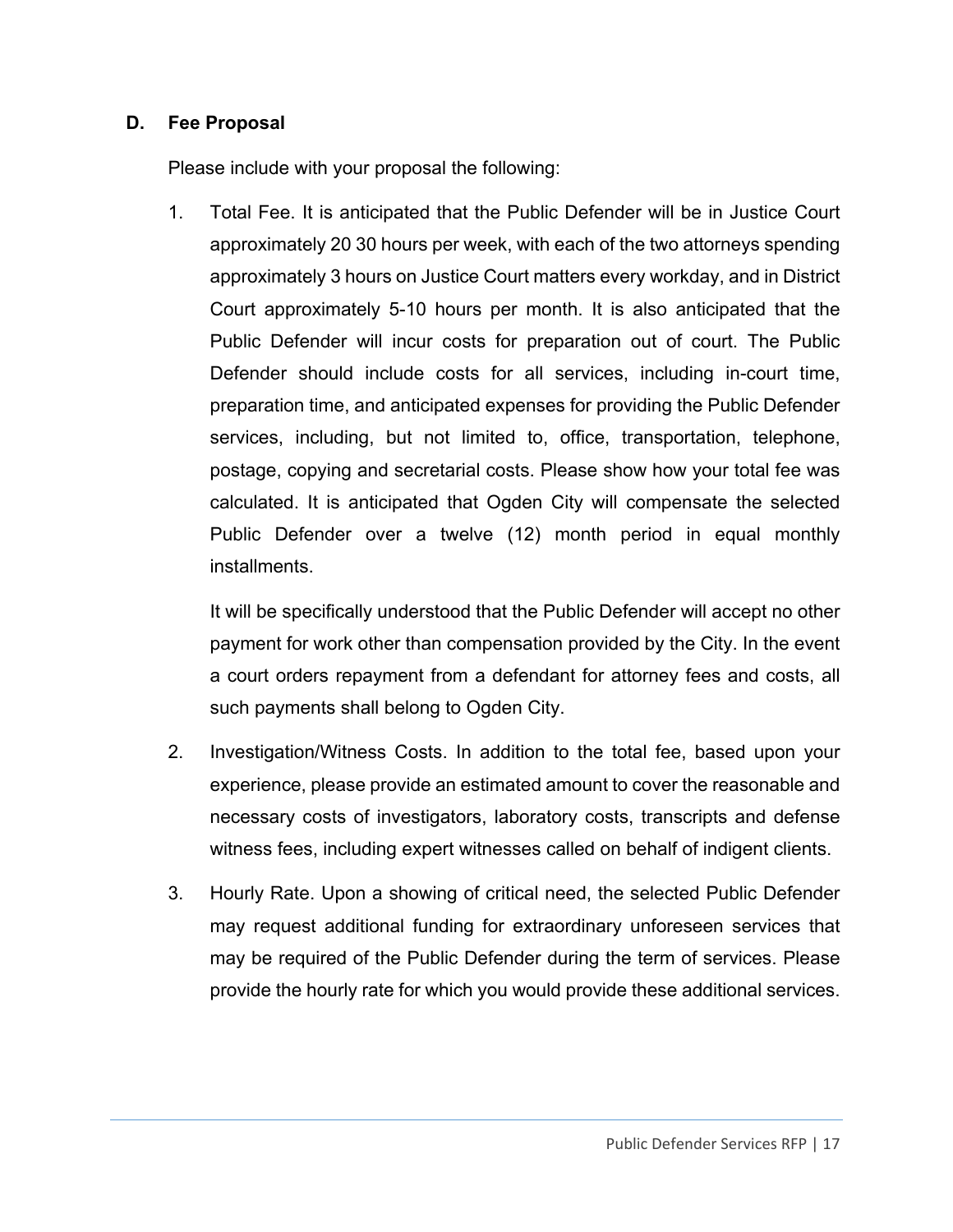**EXHIBIT B** 

**PROPOSED CONTRACT**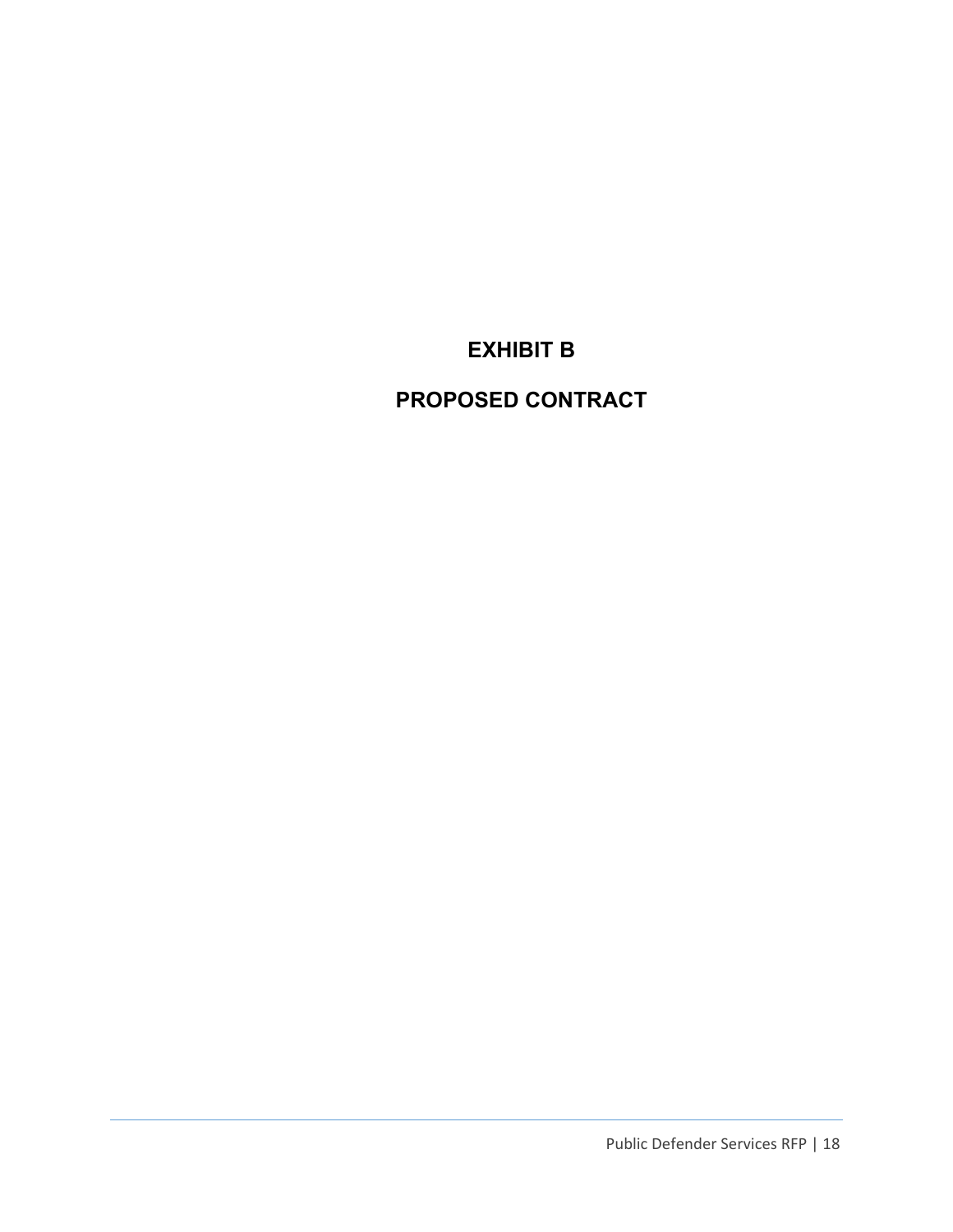#### **CONTRACT FOR INDIGENT CRIMINAL REPRESENTATION**

This agreement, dated this \_\_\_\_ day of \_\_\_\_\_\_\_\_\_\_\_\_\_\_\_, ("effective date"), entered into by and between Ogden City, a Utah municipal corporation, hereinafter referred to as the "City," and Sentinel Law Group P.C., hereinafter referred to as "Contractor."

#### **W I T N E S S E T H:**

**WHEREAS,** the City, pursuant to Chapter 32 of Title 77, Utah Code Annotated, is obligated to provide for the defense of indigent adults charged in Ogden City in criminal cases in the courts and various administrative bodies of the State of Utah; and

**WHEREAS**, the City may fulfill the statutory obligation through the appointment of qualified legal counsel to provide the indigent legal services required by the United States and Utah Constitutions and Utah law; and

**WHEREAS**, Contractor affirms that Contractor is licensed to practice law in the State of Utah, in good standing with the Utah State Bar, is qualified by experience and relevant training to provide effective representation in criminal defense; and

**WHEREAS,** the parties are mutually desirous to enter into an agreement to provide criminal legal services to indigent persons.

**NOW, THEREFORE,** and in consideration of the mutual promises and covenants herein contained, the parties hereto agree as follows:

- 1. **Scope of Services.** City hereby engages Contractor and Contractor hereby agrees to provide competent and effective counsel pursuant to the United States and Utah Constitutions in all criminal cases in which an attorney is appointed by the Justice Court to represent an indigent criminal defendant. Counsel shall cooperate with the Justice Court in an effort to obtain an affidavit from each individual client averring to the client's indigence. The affidavit shall comply with Chapter 32, Title 77. Contractor agrees not to act in a case until the Justice Court has issued its order of appointment. If Contractor is aware that an individual who has previously qualified for indigent legal counsel is no longer eligible for those services, Contractor should notify the Justice Court.
- 2. **Term.** The term of this contract shall commence on the effective date and shall continue until <date>, with up to two (2) one-year renewals, upon a written extension agreement by the parties, unless canceled by either the City or Contractor as provided in Paragraph 3.
- 3. **Termination.** This contract may be canceled by either party, without cause, by sending written notice of cancellation to the other party at least ninety (90) days prior to the end of the term.
	- a. This contract will be terminated without written notice, if Contractor's privilege to practice law in the State of Utah is suspended or revoked. In the event Contractor is disqualified from representing an indigent individual, after court-appointment for any reason involving the misconduct of the Contractor, or the filing of litigation in which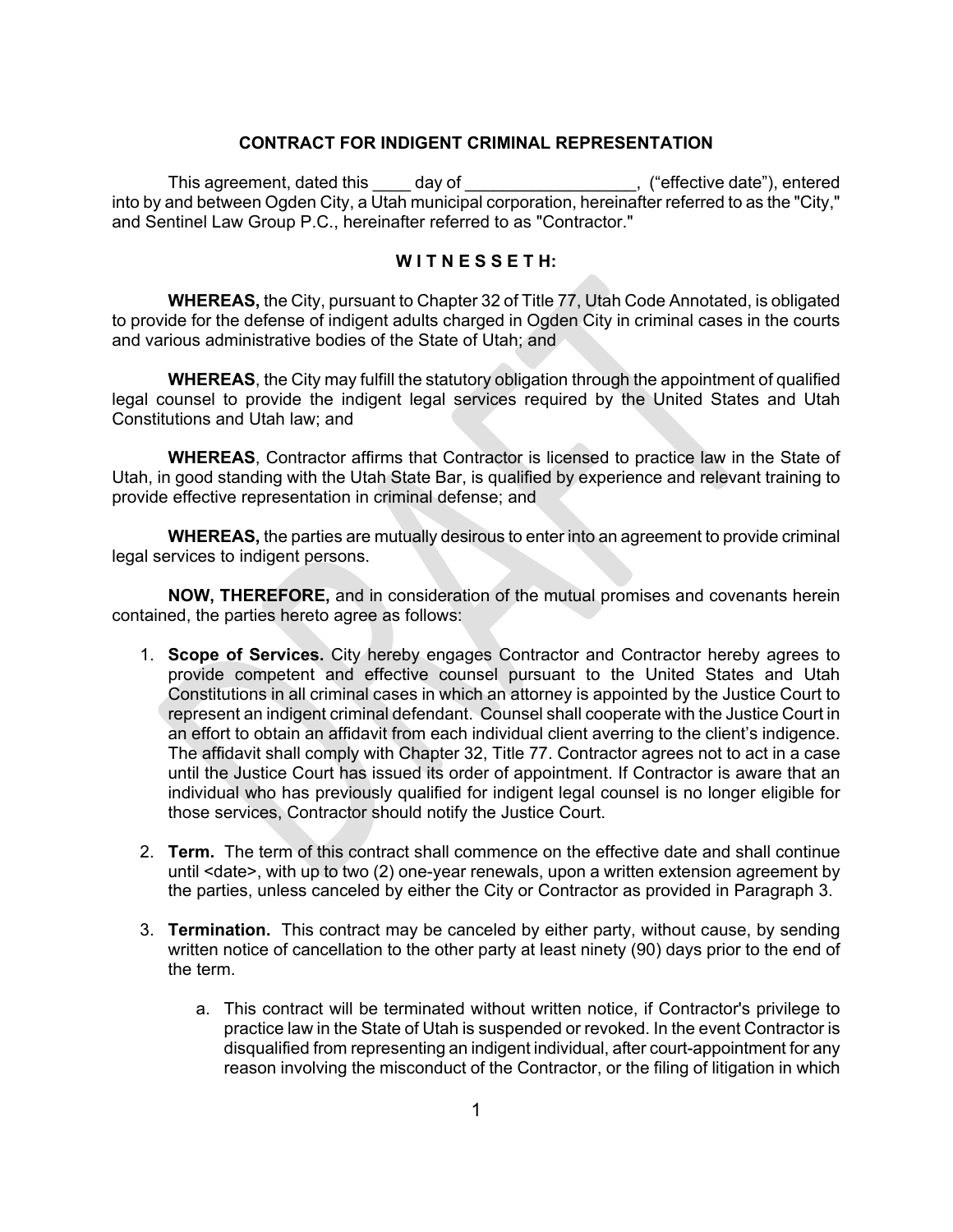Contractor is a party, by any or all of the courts in which services are provided under this Agreement or by the Utah State Bar, then Contractor shall be responsible for costs incurred by the City in providing substitute counsel for indigent defendants.

- b. If, through any cause, Contractor fails to fulfill, in a timely and proper manner, its obligations under this contract, or if Contractor materially violates any of the covenants, agreements or stipulations of this contract, following written notice by the City to Contractor specifying the nature of the breach and giving Contractor an opportunity to respond, the City shall have the right to terminate this contract by giving written notice to Contractor of such termination and specifying the effective date thereof. In the event of termination for cause, Contractor shall be entitled to receive only the share of the total compensation which is equal to any work completed as of the date of termination.
- c. In the event this Agreement is terminated for any reason, including non-renewal of the Agreement, Contractor agrees to cooperate with any successors to this Agreement by filing of all necessary pleadings or withdrawal, and to deliver all applicable files, information and materials to the successor, and to complete any existing cases where it is not feasible for Contractor to withdraw, to be paid on an hourly basis.
- 4. **Compensation.** During the term, the City agrees to pay Contractor dollars (\$0.00) per month to represent indigent persons in all cases prosecuted by Ogden City. Payments shall be made on a monthly basis due and payable on the first day of each month for services rendered for the immediately preceding month. It is specifically understood that Contractor will accept no other payment for work provided under this Contract, other than compensation provided in the Contract under this section together with any reimbursement for costs out of the indigent defense fund. In the event the court orders a public defender fee or repayment from any defendant for attorney's fees and costs, all such payment shall belong to the City.
- 5. **Indigent Defense Fund**. The City will establish a separate indigent defense fund and will continue to fund the defense fund for the term of this Agreement up to \$0.00 per fiscal year. The defense fund is to be used by Contractor representing indigent defendants in Ogden City. Appropriate expenses shall be directly related to the representation contemplated by this Contract, and may include, but shall not be limited to: investigator fees, laboratory costs, transcripts and defense witness fees. The Contractor hereby agrees to use its best efforts to minimize the cost and expenses to be deducted from the fund while at the same time providing such legal resources as necessary to provide effective representation. Before any expense in excess of \$500 is incurred Contractor shall submit a request in advance through the Justice Court and obtain the approval of the Ogden City Chief Administrative Officer ("CAO") upon specifying the need for the expense and that the expense is cost-effective. Payment for any expense in excess of \$500 incurred by the Contractor and not previously approved by the CAO shall be a sole responsibility of the Contractor unless approved retroactively by the CAO. For all expenses for which reimbursement is sought, Contractor shall provide City with a copy of invoices or other records indicating the amount paid by Contractor, to whom the expense was paid and the date of payment, together with a brief description of the expense, including the nature of the expense, identification of the case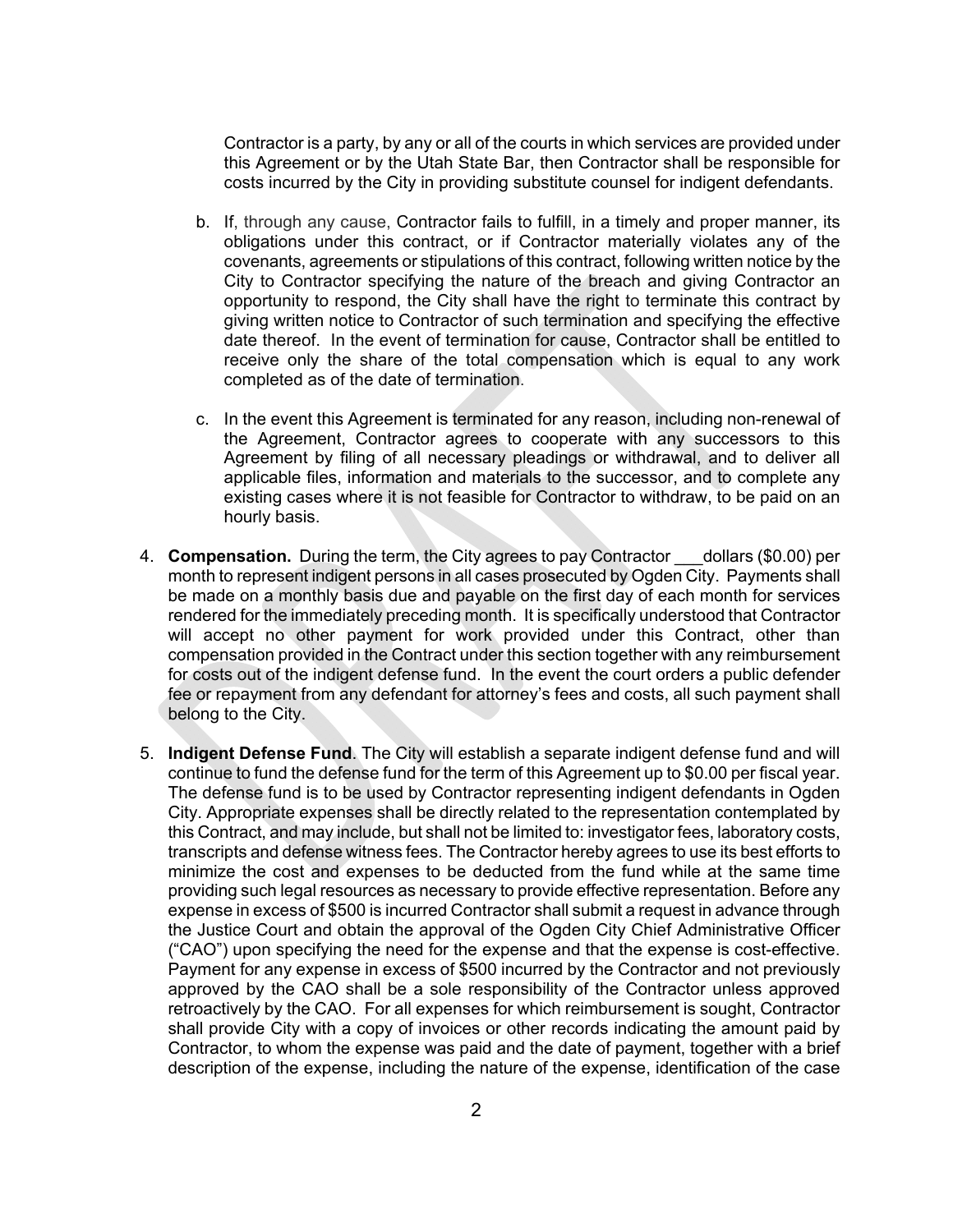associated with the expense, and when the expense was incurred.

If any time contractor's case load becomes sufficiently burdensome to prevent Contractor from being able to devote adequate time to representation in any case, or could cause contractor to be in violation of the rules of professional conduct, contractor shall immediately notify the City and determine a proper course of action to remedy the situation.

Upon a showing of critical need, Contractor may request additional funding for extraordinary unforeseen expenses, not otherwise accounted for in this Agreement, which arise during the term of this Agreement.

- 6. **Furnishing of W-9**. Payment under this agreement is contingent upon Contractor furnishing City with a signed and completed W-9 IRS tax form. Unless the Contractor has a current W-9 form on file with the City, one should be provided to the City at the time of contract routing. Contractor shall cooperate with City in furnishing any additional information City may need to comply with rules and regulations of the Internal Revenue Service.
- 7. **District Court.** Contractor shall be responsible for all de novo appeals filed in the District Court for which the City is responsible for providing defense pursuant to Chapter 32, Title 77; Contractor's costs of such appearances are included in the contract fee. However, for appearances in District Court for matters other than appeals, such as competency hearings, Contractor shall be paid the additional amount of Dollars (\$0.00) per petition filed by Contractor.
- 8. **Conflicts of Interest.** In the event Contractor cannot represent an indigent criminal defendant due to a conflict of interest under the Utah Rules of Professional Conduct, Contractor agrees to contact the City, through the Justice Court Administrator, in order for the City to secure conflict counsel as appropriate.
- 9. **Substitute Attorneys.** Contractor will further have the right to use substitute attorneys during periods of illness, vacation or other personal reasons without additional expense to the City. Contractor ensures that any substitute attorney shall be an attorney licensed to practice law in the State of Utah and a member of the Utah State Bar in good standing, and who has the experience and training to provide competent and effective representation to indigent defendants under the United States and Utah Constitutions.

#### 10. **Minimum Requirements.**

Contractor shall adhere to the following minimum requirements:

- a. Provide at least one (1) attorney to attend video arraignment at the Weber County Jail.
- b. Provide a minimum of two (2) attorneys to handle the Court's morning calendar items Monday through Friday of each week, approximately 8:00 a.m. to 12:00 p.m., or until the morning calendar is complete.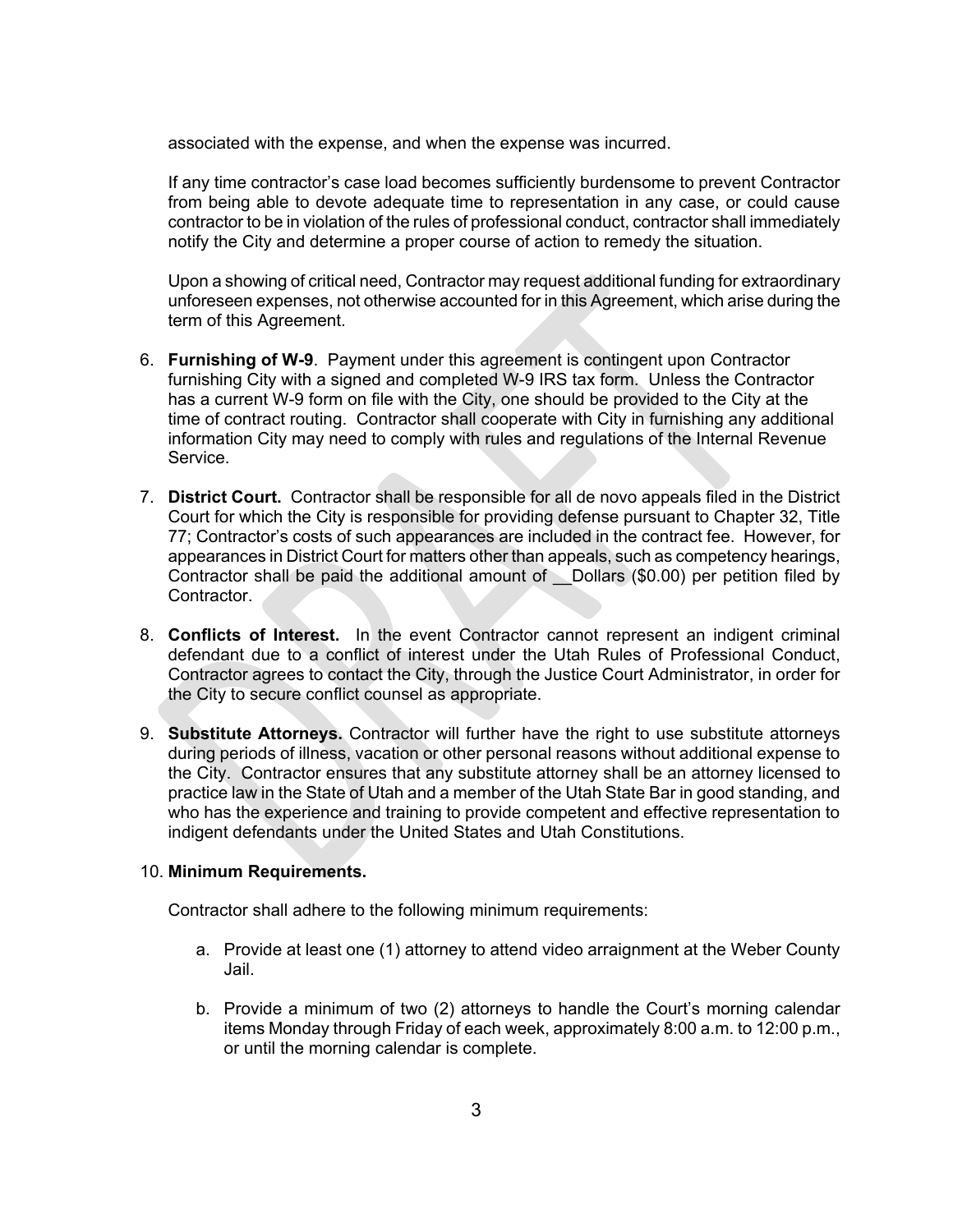- c. Ensure that the attorney who represents a defendant at the pre-trial conference shall be the same attorney who is assigned to that defendant through trial, including all preliminary appearances after arraignment, sentencing, post-disposition proceedings, and appeals. In addition, Contractor shall schedule each Contractor defense attorney with consistent weekly days and times in Justice Court (e.g. Tuesdays and Thursdays from 8:00 a.m. until 12:00 p.m.) to enable the Justice Court to schedule appearances for defendants with such attorneys on their assigned days.
- d. Maintain office hours within reasonable walking distance of the Justice Court and provide 24-hour/7-day per week contact information to facilitate meetings and or communication with clients at other times or to provide legal representation in emergency situations. The Justice Court lobby and conference rooms are also available to Contractor for non-exclusive use.
- e. Submit a current list of approved public defenders to the Justice Court, and update such list as necessary.
- f. At all times during the term of this contract, contractor agrees that contractor and any substitute attorneys will abide by all federal, state and local laws, and by the Canons of Ethics adopted by the Utah State Bar, and the Rules of Professional Conduct and Rules of Civility, as adopted and modified by the Utah Supreme Court, in the performance of the duties under this contract.
- g. Contractor and any substitute attorneys will obtain a minimum of five (5) hours of continuing legal education within each calendar year in courses relating to Contractor's public defender practice, including any training offered by the Justice Court, and immigration training.
- h. At all times during the term of this contract, contractor and any substitute attorneys will maintain professional malpractice insurance with at a minimum, limits of \$100,000 per person and an aggregate of \$300,000 per occurrence, and provide to the City evidence of the insurance to assure the City of contractor's compliance with this provision. Additionally, contractor agrees to hold the City harmless from all damages, loss or injury it may suffer or be held liable for as a result of the conduct of contractor and any substitute attorneys or as a result of this contract.

The provisions of this subsection 10 may be modified or supplemented by a more detailed writing between the parties from time to time.

- **11. Costs.** Except as otherwise provided for herein, Contractor shall provide for all expenses, secretarial support and other facilities necessary for a complete defense.
- 12. **Record Keeping and Data Collection.** Contractor agrees to maintain adequate and proper records of the representation provided by Contractor or any substitute attorneys for each person for whom Contractor is appointed to represent pursuant to this contract.

Contractor agrees to provide the City, through the Justice Court administrator, a monthly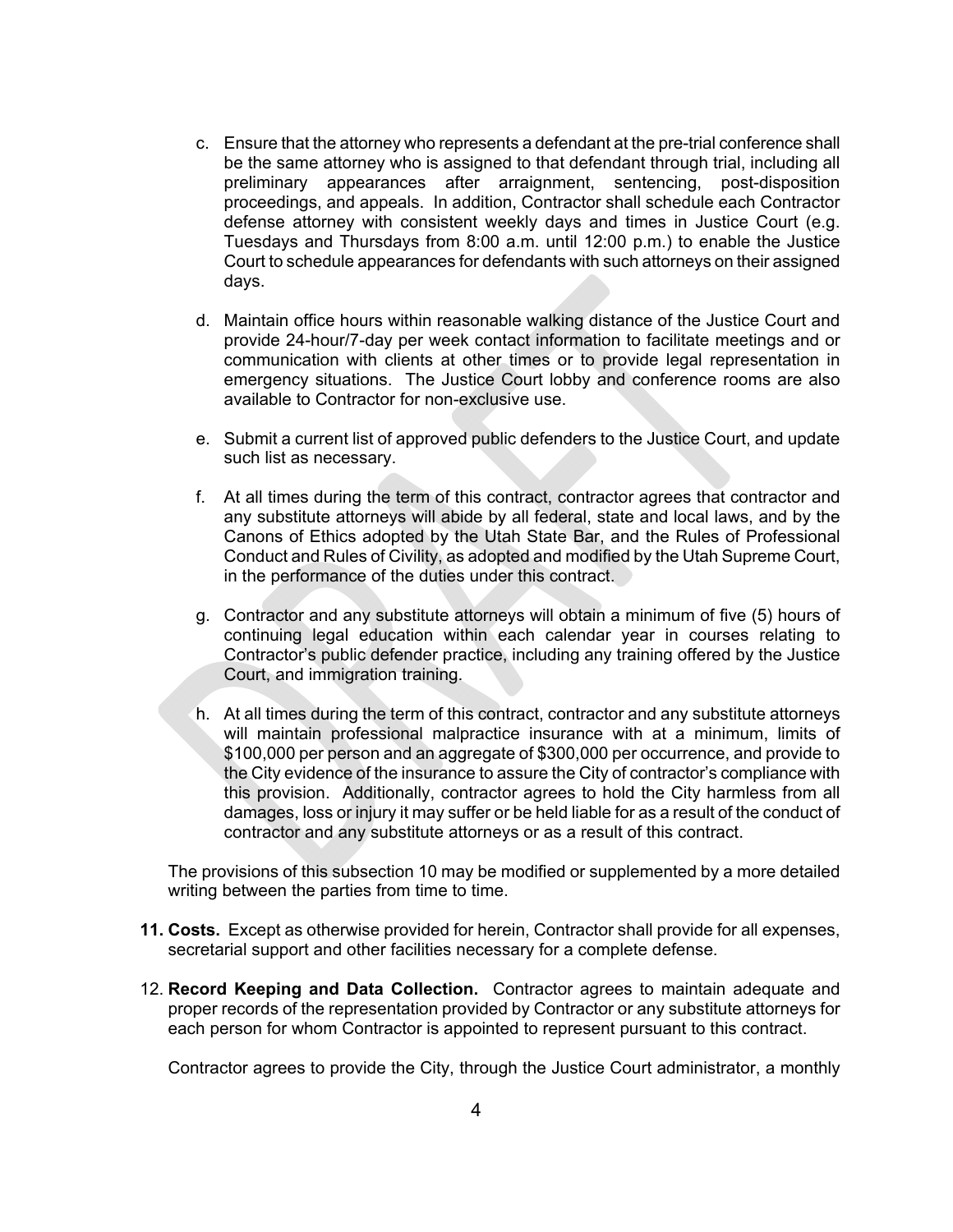report of the number and types of cases or matters handled specifying the types and classes of offenses, the particular attorney assigned to that case, particular clients, non-jury trials, jury trials, hearings other than trials, plea-negotiated settlements, appeals, and/or such other factors or statistical information as may be reasonably requested by the City that do not violate attorney client privilege.

Contractor shall also provide City at least on a quarterly basis, with Contractor's hours worked for the previous quarter.

- 13. **Independent Contractor Status.** Contractor is independent of the City and shall perform all services according to its own methods without being subject to the control of the City except as to the results obtained. The City shall not carry Worker's Compensation insurance or any health or accident insurance to cover Contractor. The City shall not pay nor be responsible for any contribution to Social Security, unemployment insurance, federal or state withholding taxes, nor provide any other contributions or benefits which might be expected in an employer-employee relationship. Contractor agrees to report and pay any contributions for taxes, unemployment insurance, Social Security and other benefits.
- 14. **Professional Responsibility.** It is agreed and understood that Contractor will represent with complete professional diligence and dedication and without any control or supervision from the City the indigent persons to be provided legal counsel herein and shall have complete and full independence in using his judgment in the decisions necessary to render said professional services.
- 15. **Renegotiation.** The terms of this contract are subject to reconsideration and renegotiation based upon the services required, from the cases referred, at any time after the first contract term by either party, upon notice of desire to renegotiate given to the other party.
- 16. **Amendment.** This Agreement may be amended from time to time only by an instrument in writing, signed by the parties to this Agreement
- 17. **Governing Law.** This Agreement shall be governed by the laws of the State of Utah.
- 18. **Discrimination**. Contractor certifies that Contactor will comply with the Americans With Disabilities Act (ADA), and Title VI of the Civil Rights Act of 1964, and that no personal shall, on the grounds of race, creed, color, sex, sexual orientation, marital status, disability, or national origin, be excluded from participation in, be denied the benefits of, or be otherwise subjected to discrimination under this contract.
- 19. **Incorporation Clause.** This Agreement shall constitute the entire agreement between Contractor and the City and any prior understanding or representation of any kind preceding the date of this agreement shall not be binding upon either party except to the extent incorporated in this Agreement.
- 20. **Notice**. Any notice, or notices, required or permitted to be given pursuant to this Agreement, may be personally served on the other party by the party giving such notice, or may be served by certified mail, return receipt requested, to the following addresses: